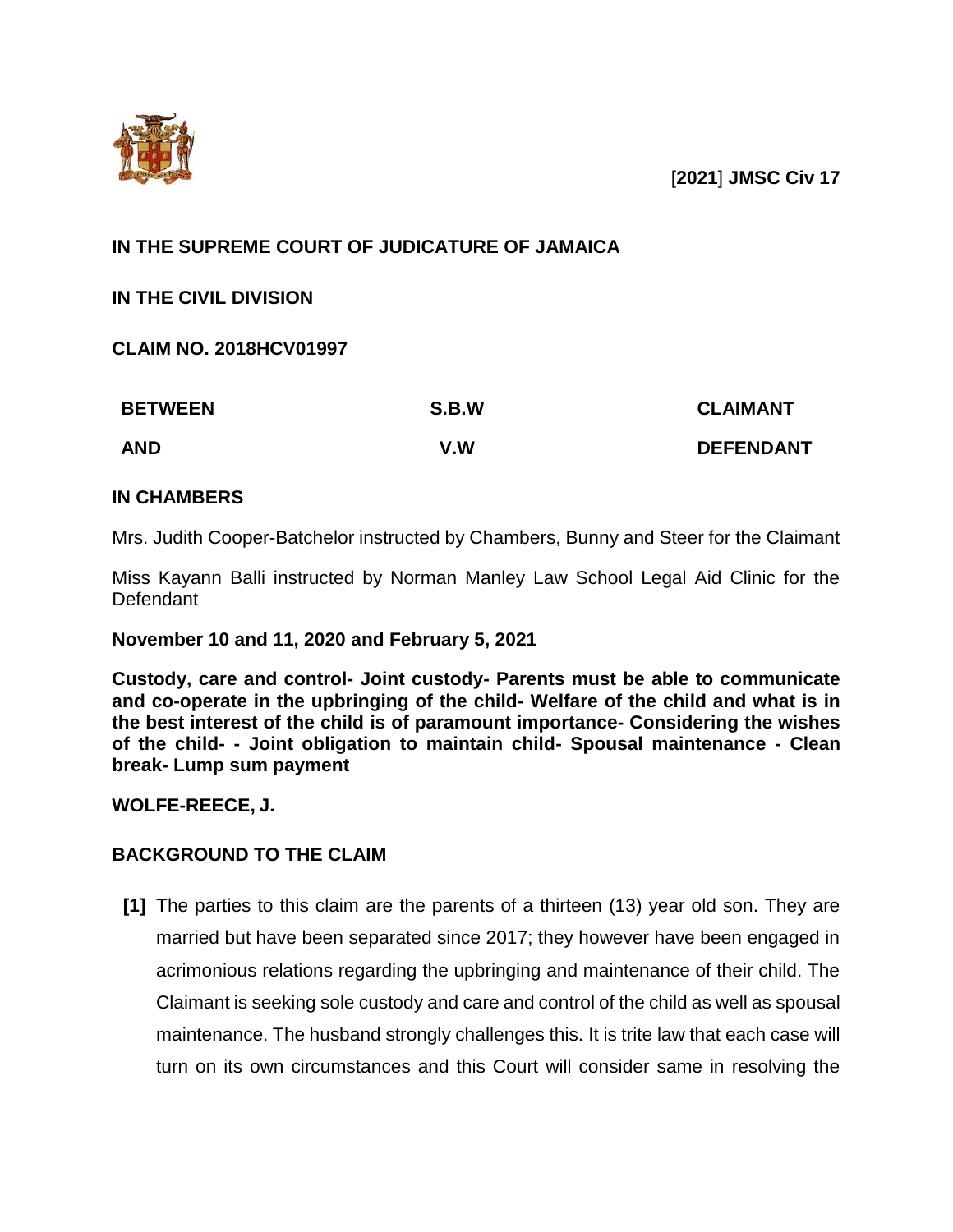issues which arise herein. In an effort to protect the child, he will be referred to as NW.

### **THE CLAIM**

- **[2]** On October 11, 2018, the Claimant filed an amended fixed date claim form seeking the following Orders, that:
	- (1) The care and control of NW born on the  $11<sup>th</sup>$  day of June 2007 be granted to the Claimant;
	- (2) There be sole custody of NW awarded to the Claimant;
	- (3) In the interim the Claimant be awarded residential access to NW;
	- (4) The Defendant pay reasonable maintenance for NW;
	- (5) The Defendant pay reasonable wife maintenance for the Claimant;
	- (6) The Defendant be restrained from any way whatsoever interfering with the Defendant 's occupation of the matrimonial home known as 11-13 Kingsway Manor Kingston 10 in the parish of St. Andrew;
	- (7) The Defendant pay all costs with respect to the Claimant's occupation of the said matrimonial home;
	- (8) Further or other relief
- **[3]** This claim was supported by affidavits filed by the Claimant on the 13<sup>th</sup> day of July 2018 and the 22<sup>nd</sup> day of January 2019. The Defendant also filed an affidavit in response on the latter date. On the 23<sup>rd</sup> day of January 2019, the Court made interim orders that the Claimant was to have access to NW on Sundays and Dr. Kai Morgan (hereinafter referred to as Dr. Morgan) was to provide a report with respect to NW and the relationship with his parents. On the  $27<sup>th</sup>$  day of May and  $9<sup>th</sup>$  day of July, 2019, the Claimant filed two more affidavits and the Defendant filed his second affidavit on the 20<sup>th</sup> day of November, 2019.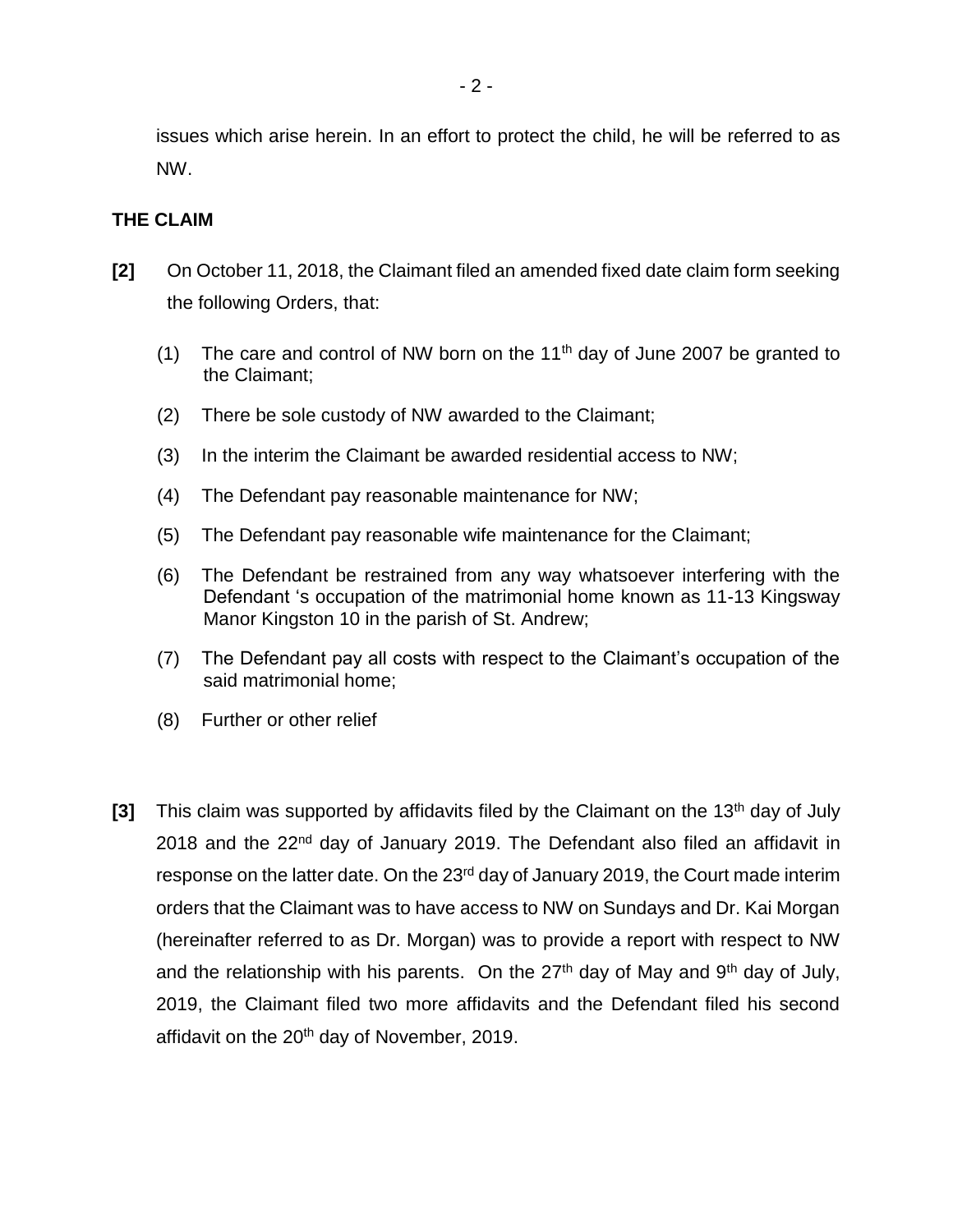**[4]** The parties were also ordered to attend parental counselling commencing January, 2020. The matter came on for trial on the 10th-11<sup>th</sup> of November, 2020. Dr. Morgan's report dated May 6, 2019 is also before the Court to assist in the determination of the issues.

# **ISSUES:**

- **[5]** The following issues arise for determination:
	- (1) Whether the Claimant is to be granted sole custody and/ or care and control of NW?
	- (2) Whether an order for maintenance for NW should be made? and
	- (3) Whether the Defendant is to pay to the Claimant spousal maintenance?

# **LEGISLATION**

- **[6]** There are three (3) primary pieces of legislation which arise for the Court's consideration in resolving the issues before it; they are:
	- (1) The **Children (Guardianship and Custody) Act** (hereinafter referred to as **CGCA**);
	- (2) The **Matrimonial Causes Act** (hereinafter referred to as **MCA**); and
	- (3) The **Maintenance Act** (hereinafter referred to as the **MA**).
- **[7]** This Court will address the issues under the following sub-headings:
	- (1) Custody;
	- (2) Child maintenance; and
	- (3) Spousal Maintenance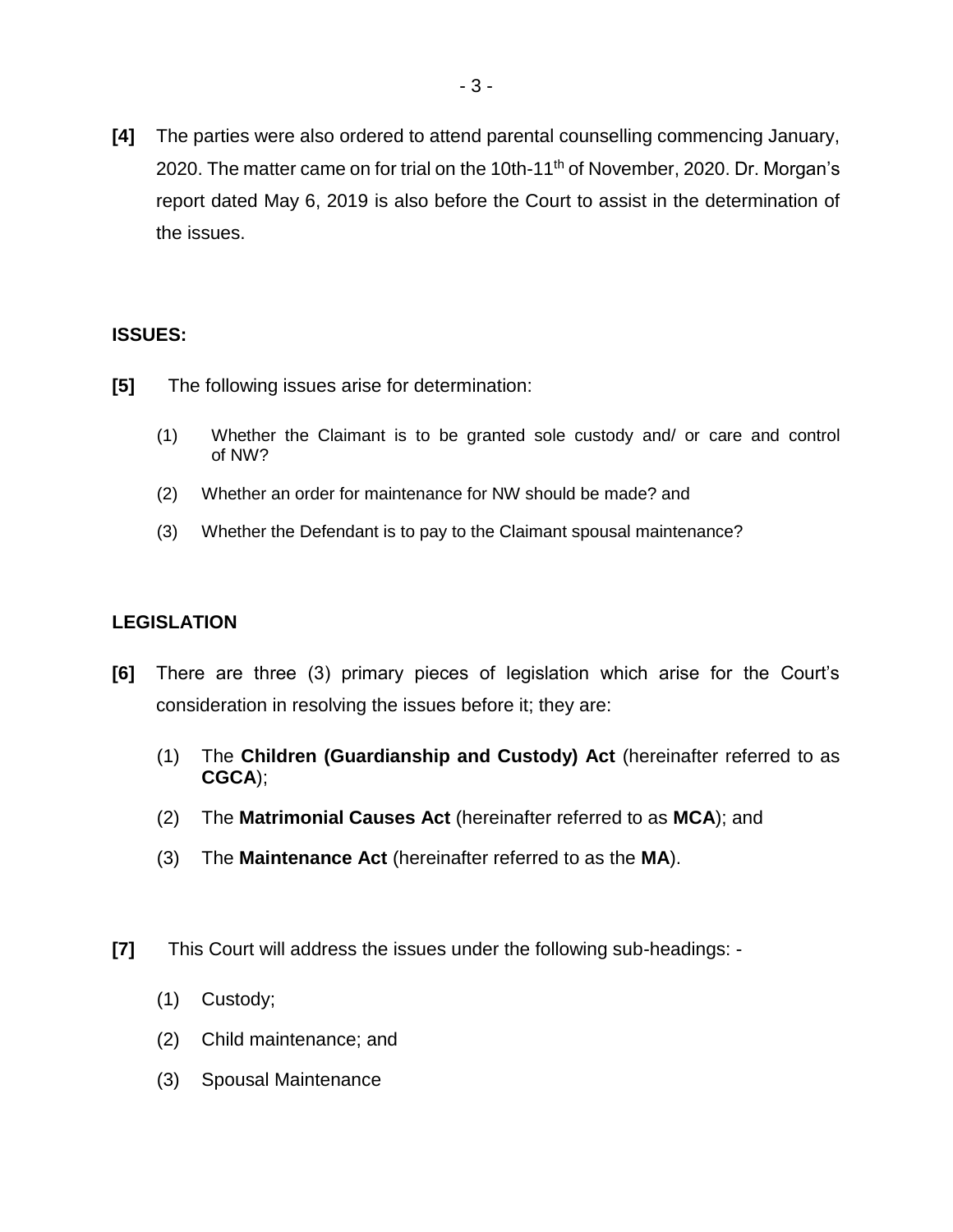### *Custody:*

# *Issue No. 1- Whether the Claimant is to be granted sole custody and/ or care and control of NW?*

# *Submissions:*

- **[8]** The Claimant made the following submissions, that:
	- (1) The welfare and best interest of NW will be best served with custody, care and control being returned to and vested in the Claimant and thus she seeks an Order for custody in accordance with s. 7 of the **CGCA** and s. 23 of the **MCA**;
	- (2) The Defendant has been contemptuous of Orders of the Court to grant access to NW to the Claimant;
	- (3) The demands of the Defendant's career and professional responsibilities are time consuming and leave little time to be present in NW's life ad to provide the added support he needs. The Court is asked to take note of the reported irregularity of school attendance as well as reports of NW sleeping in class. Conversely, the Claimant is not currently employed and has the time and the motivation to devote herself to NW's care, routine and oversight;
	- (4) The Court is asked to note that it was on the Claimant's initiative that NW become legally a child of the family and it was her who for most of NW's life up to December 2017, provided complete parental support, nurturing and guidance. She has provided extensive and detailed evidence of the type of enrichment and other activities in which she frequently engaged with NW when he lived with her as well as her efforts in helping him with school work.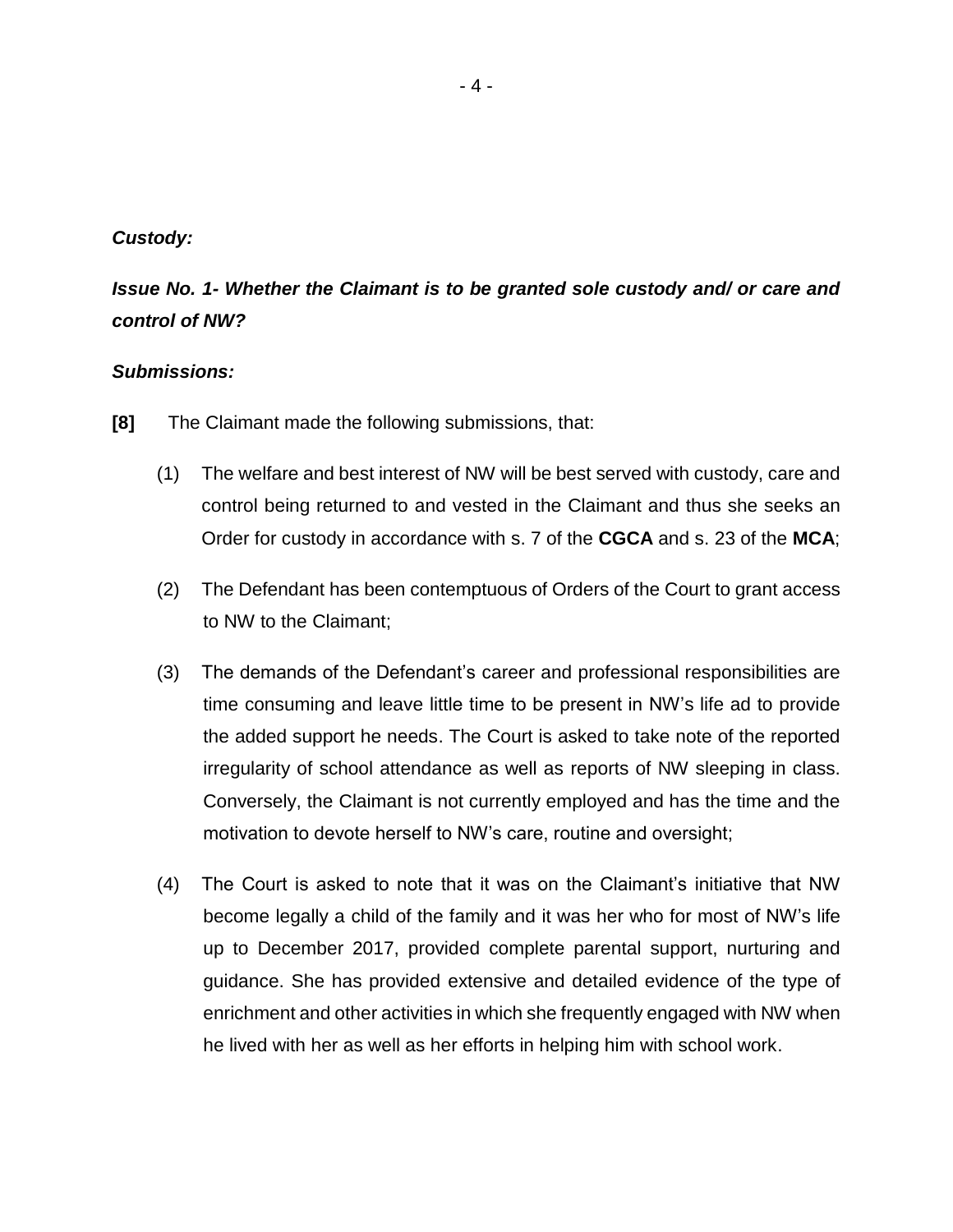- (5) She further asserted that it was through her keen observation that NW was tested and arrangements made to identify a specialist who could provide the support he needed. Additionally, she is an experienced teacher who has the necessary skill sets and training to provide daily encouragement and oversight of NW's academic development which the Defendant is either unable or unwilling to provide;
- (6) The abrupt upheaval of NW in 2017 by removing him from the only home he knew, a change of school and limited contact with his mother was a major disruption in the child's life and is the primary cause of his current behavioural, emotional and academic challenges as evidenced by the psychological reports. Further, by all indications NW was developing well up to December 2017;
- (7) The Court is asked to find therefore that NW was in a stable nurturing and healthy environment with the Claimant up to the time of disruption in 2017 and that his new environment with the Defendant has resulted in the deterioration of his behavioural, developmental and academic performance. It is in his best interests that he be returned to that environment with the Claimant where his needs can be adequately addressed and support provided; and
- (8) The Court is asked to find that the Claimant is best able to attend to NW's welfare and it is in his best interest to grant custody, care and control to the Claimant with liberal access to the Defendant.
- **[9]** The Defendant made the following submissions:
	- (1) That the Court is empowered to make such Order as it deems fit with regard to the custody of any relevant child by virtue of s. 7 of the **CGCA** together with s. 23 of the **MCA**. This power however is qualified by s. 18 of the **CGCA** which requires the Court to have regard to the welfare of the said child as the first and paramount consideration in making such an Order and establishes equality between the applications of either parent of the child.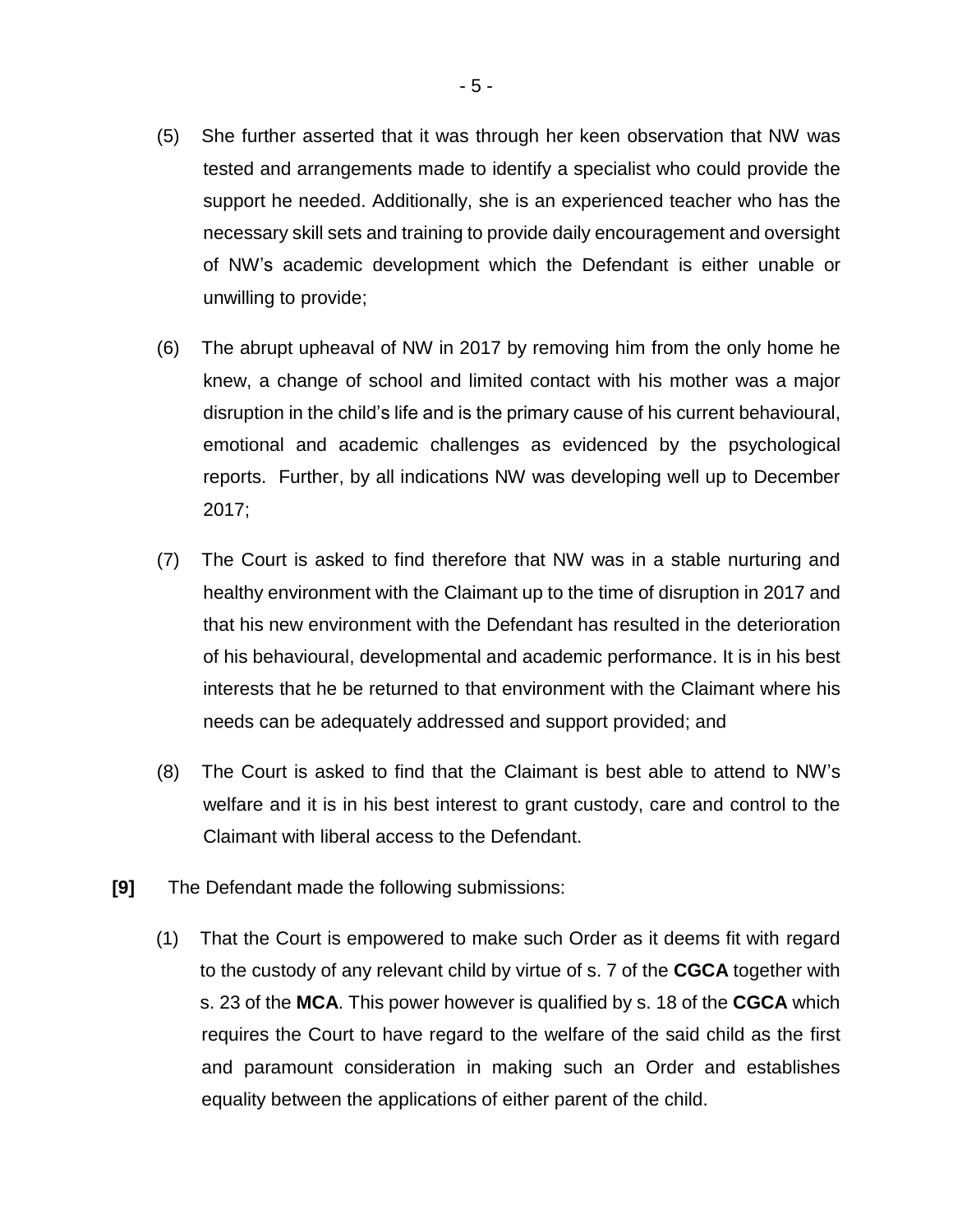- (2) The Court can only rule based on evidence that is properly before it. The Defendant contends Claimant's affidavit is rife with hearsay and in so far as those passages are concerned, the Court should not consider such assertions in its deliberation and determination of these proceedings;
- (3) That NW's relationship with the Claimant is broken. Each party blames the other and there is a detailed history of the relationship. The most important consideration at this juncture is NW's current situation and his welfare moving forward. The Claimant's request through her application for an Order for care and control of NW does not take into account the child's best interest, but is plagued by her own personal desires regardless of the possible impact on the child;
- (4) The Claimant has not set out, to any reasonable degree, the arrangements that she would have for NW should she be granted custody;
- (5) That the psychologist report made by examiners Kai A.D. Morgan and Verol Billett of K.A.D. Morgan & Associates. This unbiased review of the child's mental stability and recommendations for improvement ought to heavily guide the Court in adjudicating this matter. By the assessment and findings of the psychologists, it is obvious that the relationship between the child and the Claimant is strained and possible alteration of his current living situation could prove traumatic. The Court is asked to accept the findings of the psychologists named above.
- (6) It is not disputed that there is an Order for access and NW has not seen the Claimant as stipulated in the Court Order. This Court is asked to take into consideration NW's age (13 years old) and the report of the psychologist. The Court is also asked to consider and find that NW and the Claimant make their own arrangements for visitation and that the Defendant is in no way restricting access to the Claimant. NW is old enough to make arrangements for visitation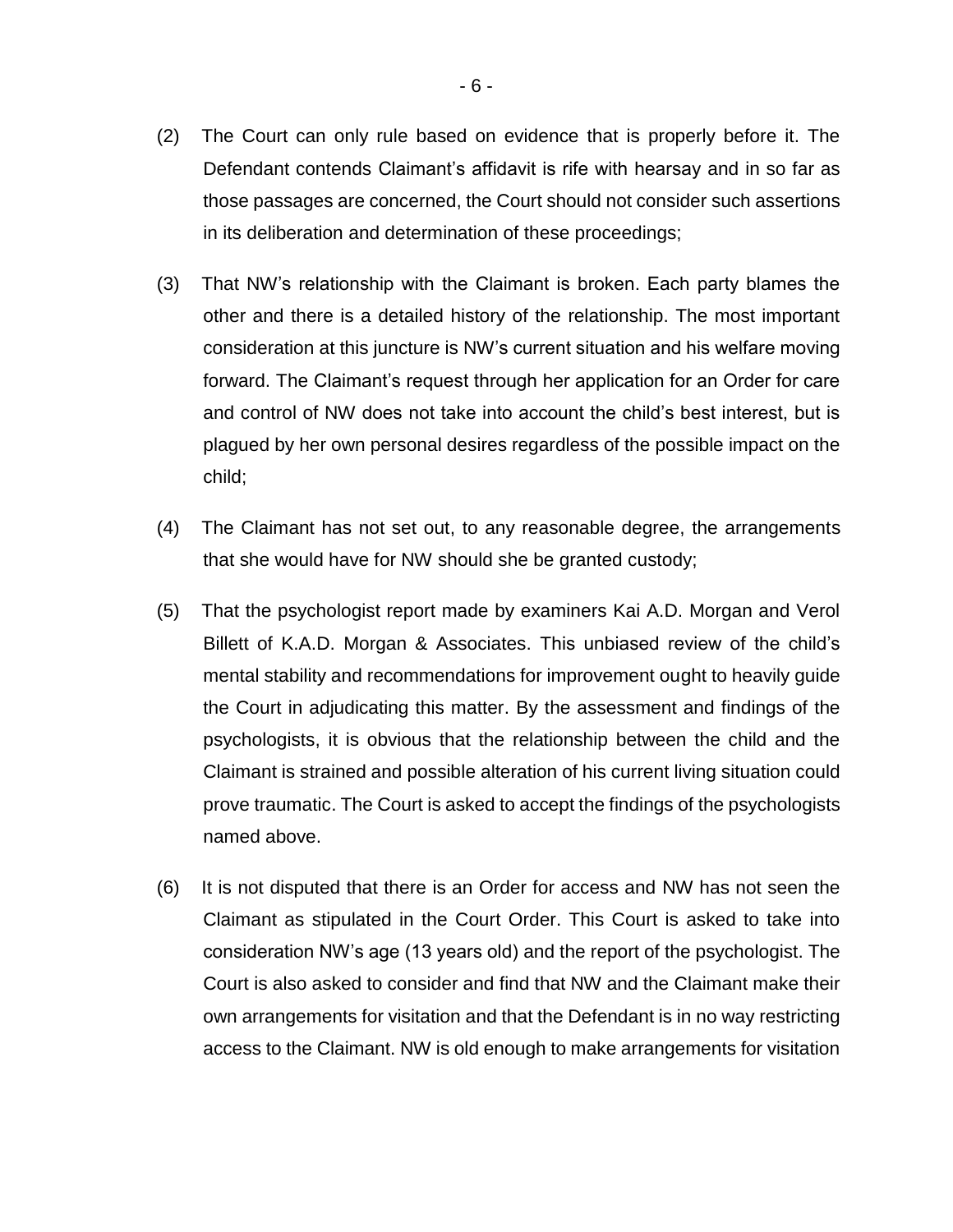with the Claimant. In fact, he has been doing so and the Court is asked to consider this;

- (7) The Court is asked to consider the attentiveness of the Defendant as has been acknowledged by the psychologists in their report, not only at the sessions with the child, but his vigilance in noting the child's academic and behavioural challenges observed by the child's teachers, that was not fully appreciated by the Claimant;
- (8) The Court is asked to appreciate the Claimant's financial position. Though she is highly qualified and able-bodied, she has stated that she faces financial difficulties for whatever reasons she has failed to substantiates. How then will she be able to provide a stable home for the relevant child? Conversely, the Defendant, is in a position to financially support NW and provide him with a stable environment and has done so without the assistance of the Claimant;
- (9) That the Court should find that an Order for Joint Custody is inappropriate based on the acrimony that exists between the parents.

#### *Summary of Claimant's Evidence:*

**[10]** In determining this issue, only the evidence that is material to the resolution of same will be assessed. According to the Claimant since 2007 when NW became a part of the family she remained at home for two years caring for and nurturing him. They had a helper who assisted her but she was his primary care giver. She primarily took him to and from school and suspecting that he had learning challenges she decided to have him tested. She further added that she supervised his homework and read to him nightly, facilitated playdates, played games together and taught him how to ride a bicycle, play football and cricket amongst others. She said that she also took him to varied places for recreational activities and they also attended church and Sunday school regularly.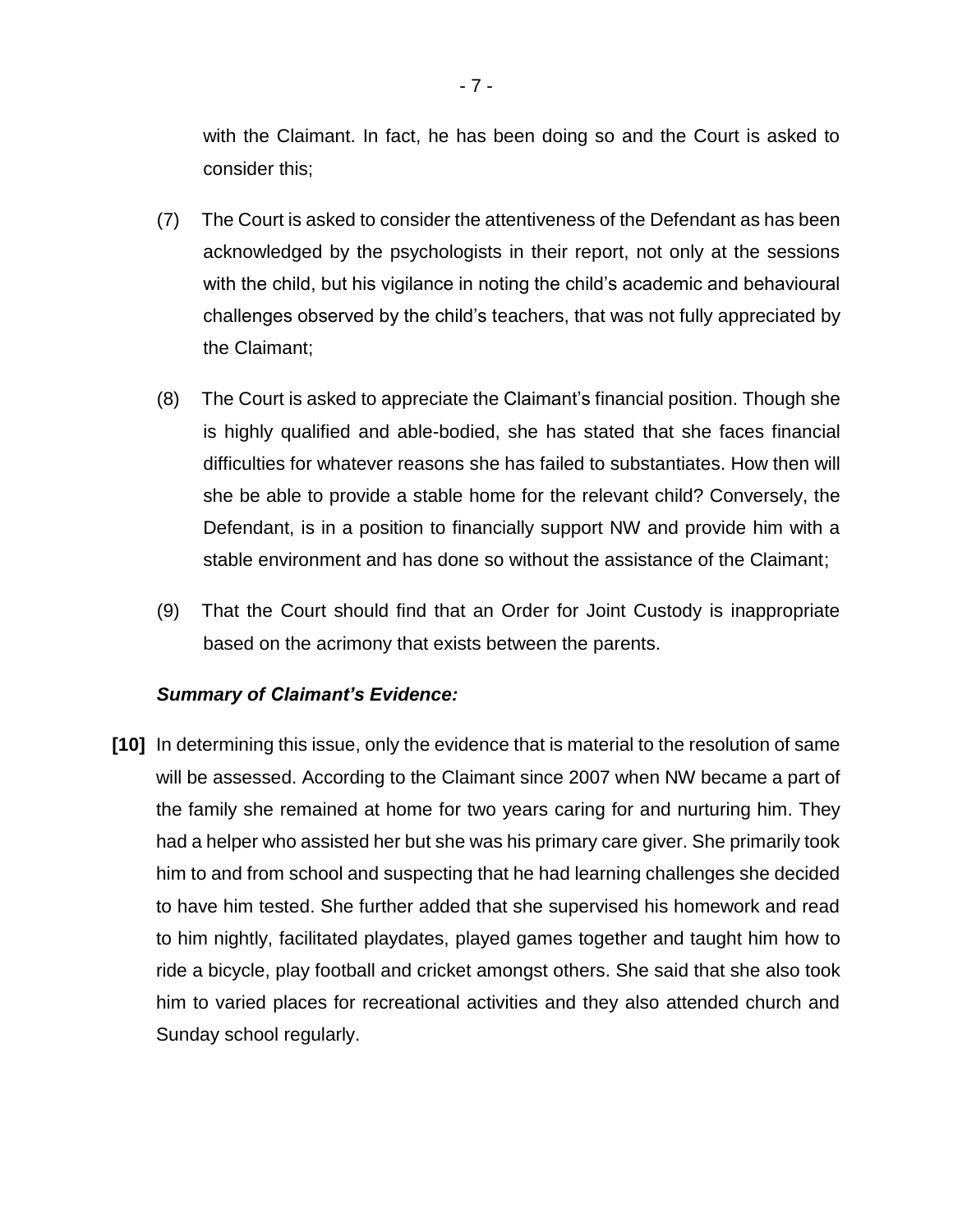- **[11]** She contended that as time continued she found herself operating more as a single mother to NW. She worked as a Realtor and it became customary for her to take NW with her on her real estate appointments in the evenings when the housekeeper left or on weekends. During this time, she maintained that the Defendant's time for family remained limited. She and NW complained about this and eventually they began attending counselling sessions at church but many times the Defendant would not make follow up appointments as he said he was too busy. She also took NW to counselling elsewhere.
- **[12]** She opined that the Defendant undermined her authority with NW and it is this act by the Defendant in addition to the disrespect and belittling of the Claimant in front of NW that led to NW becoming emboldened and out rightly disrespecting the Claimant. Following from this, NW has refused to listen to her and his education began to suffer. At a meeting between the parties mediated by a family friend the Defendant admitted that NW was better off with her and he would be in a more structured environment. She said she and NW were constant companions but that he missed the Defendant very much and wanted to have a closer relationship with him.
- **[13]** Since January 2018, the Defendant has taken control of NW but he has complained that at times he is lonely and sad and for the most part he is at home with the helper. He also says he is bored, has no friends in Portmore (where he resided at the time) and no one to play with except the Defendant who infrequently plays football with him. The Defendant's mother is not in good health stays with NW but is not in a position to give him a great deal of attention. At present she is unemployed and has considerable time and would like to spend same with NW. She says that NW's academic performance has deteriorated with poor attendance; however, she does agree that his conduct and work for the last term of Grade 6 has improved. She explained that this has resulted from the special attention and circumstances which followed her repeatedly requesting the school to remind the Defendant of NW's needs for extra classes. She maintained that his attendance was sporadic.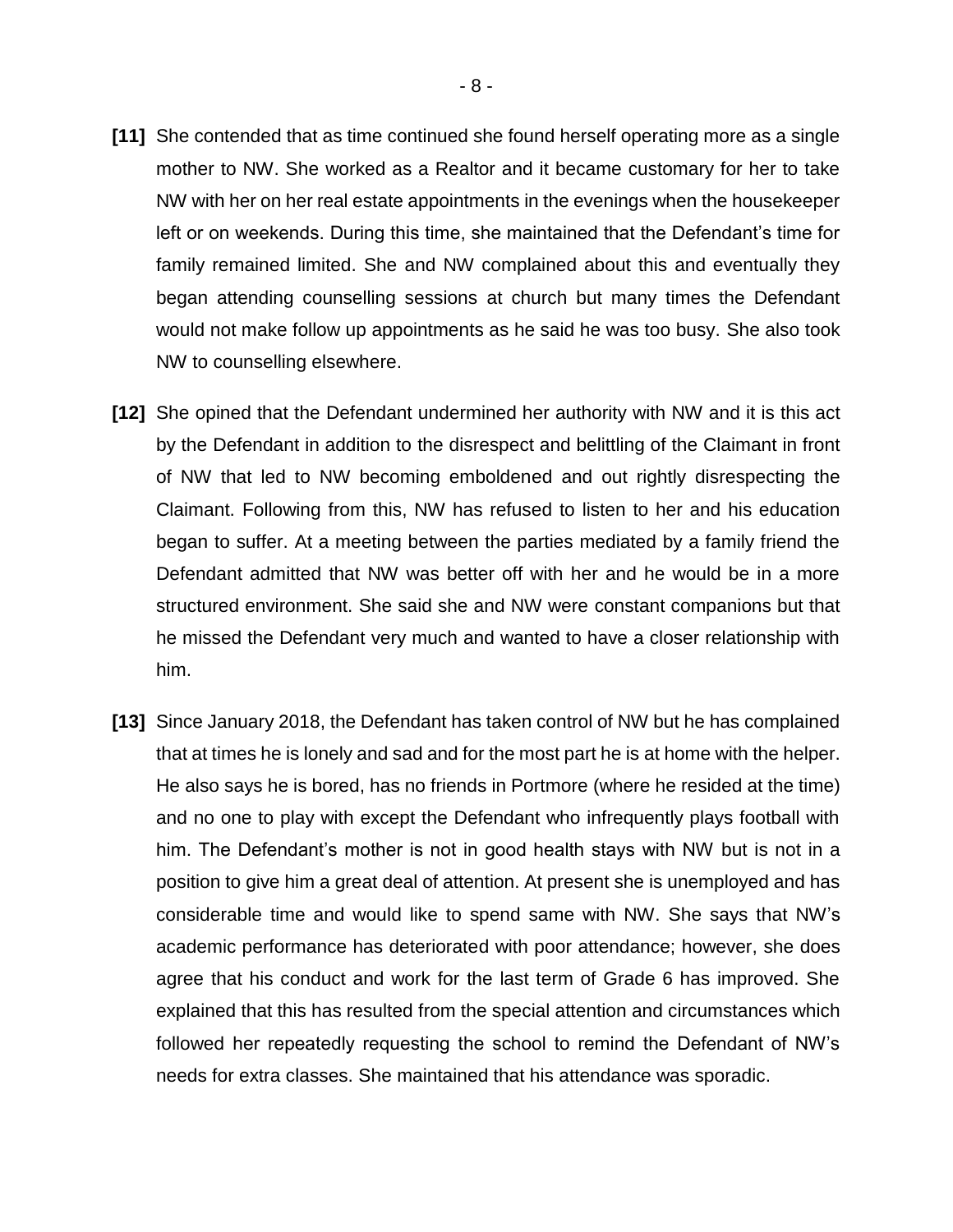- **[14]** It is her view that NW's best interest is that she has custody of him and given the demands of the Defendant's practice and that he is often away from the house in which he has placed NW, NW should remain with her at the family home. She is prepared to give the Defendant generous access so he can see NW regularly. She denies being rough and harsh with the NW. She believes that NW is being deliberately alienated from her by the Defendant and brainwashed. She says she constantly reassures him that it is okay to love both parents.
- **[15]** She denies ever being abusive but noted that both parents discipline him in various ways. She asserts that this was planted in his head to create animosity between them and that NW would do anything to get to spend time with the Defendant and the Defendant has exploited this. She says NW is always well groomed, loves the outdoors and has expressed several times that he feels that he is living in prison since he spends most of his time locked up on the apartment playing video games. He also complains that his father does not spend enough time with him.
- **[16]** On cross examination, she denied that NW was reluctant to visit her but then explained that there was some reluctance when the Defendant initially took him away. She said the reluctance went away in November 2019 as NW indicated that he wanted his mother to be involved in his life

#### *Summary of Defendant's Evidence*

**[17]** The Defendant said he saw to the needs of NW when he was at home; he took him to school, prepared breakfast every morning but the Claimant did the majority of the pickups after school. He accepted too that it was the Claimant who found the Specialist as NW had a reading challenge. He also agreed that she engaged in recreational activities with him and taught him how to ride a bicycle. He however said that the Claimant was rough with NW and constantly shouted and bullied him. He describes the Claimant's relationship with their son as one of love and hate. He explained that NW is usually happy to see her at first but this gives way to quarrelling and discord after a few minutes together.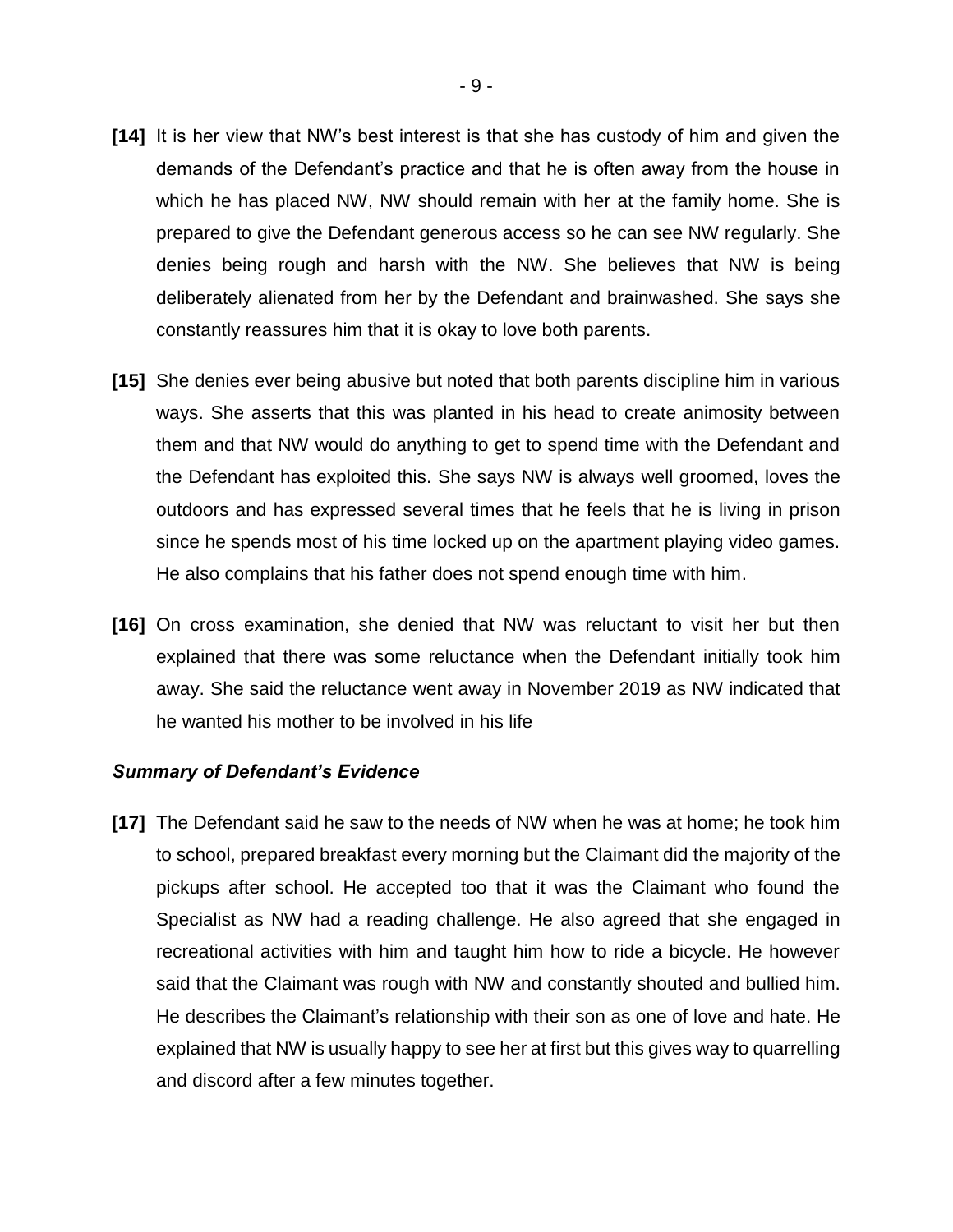- **[18]** He said the Claimant does not understand that she needs to give him time and space. He denied that the Claimant was ever a single parent and said that she rarely took NW with her to show properties. He disciplined NW in moderation but the Claimant would beat him with belt or slippers. He admitted that he gave him the numbers for Half Way Tree CIB and that he did tell him that he would rescue him as he continued to complain about the verbal and physical abuse by his mother.
- **[19]** NW refuses to go to the Claimant's home but he believes that he should visit his mother as it is in his interest that their relationship improve. He averred that he has made professional sacrifices for NW and has cut back on his practice so he can spend more time with him; he does not stay on the road late in the nights working as he did before. He denies putting anything into NW's head or exploiting him.
- **[20]** He denied that NW spent most of his time with the Claimant but accepted that she supervised the persons who came to the house to tutor NW and that she helped him with his homework. He agreed that his job took up a lot of time and that there were different types of disciplining methods for children including spanking and the taking away of toys or gadgets. He denied that it was because he was not at home, the Claimant was in charge of NW because according to him he was always there and he is flexible despite his busy practice.

# *Law & Analysis:*

**[21]** The CGCA grounds the principles to be considered by the Court when litigants approach the Court to determine issues of custody and access. In particular S. 7 (1) of the **CGCA** provides that:

*"The Court may, upon the application of the father or mother of a child, make such order as it may think fit regarding the custody of such child and the right of access thereto of either parent, having regard to the welfare of the child, and to the conduct of the parents, and to the wishes as well of the mother as of the father, and may alter, vary or discharge such order on the application of either parent, or, after the death of either parent, of any guardian under this Act; and in every case may make such order respecting costs as it may think just." (emphasis mine)*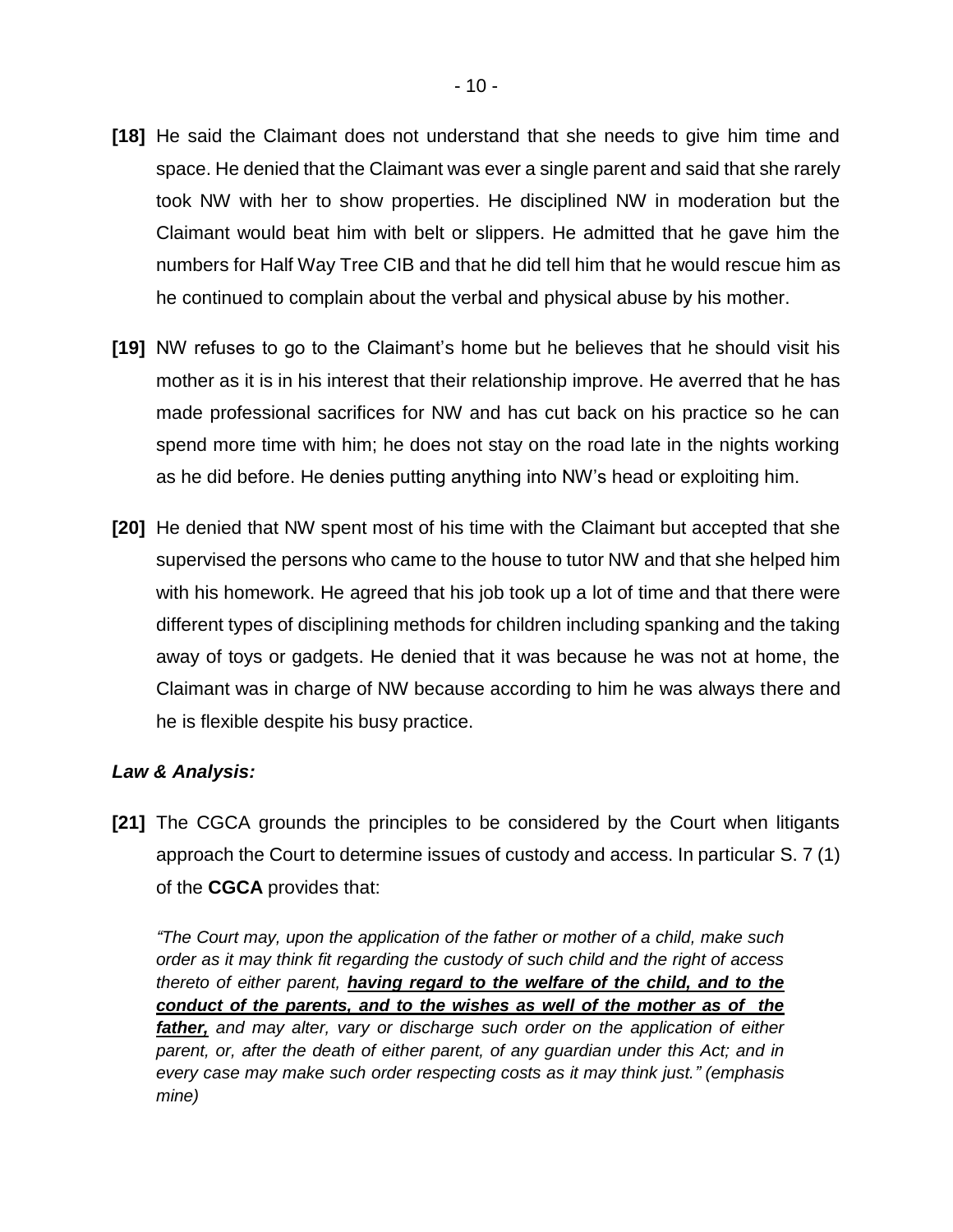**[22]** S. 18 further provides that:

*"Where in any proceeding before any Court the custody or upbringing of a child or the administration of any property belonging to or held on trust for a child, or the application of the income thereof, is in question, the Court in deciding that question, shall regard the welfare of the child as the first and paramount consideration, and shall not take into consideration whether from any other point of view the claim of the father, or any right at common law possessed by the father, in respect of such custody, upbringing, administration or application is superior to that of the mother, or the claim of the mother is superior to that of the father." (emphasis mine)*

**[23]** In **Dennis Forsythe v Idealin Jones**, SCCA 49 of 1999, the Court of Appeal endorsed what the Court must focus on in determining the issue of custody in the following words:

> *"Despite the wishes and desires of the parent, the welfare of the child is the 'first and paramount consideration'.*

> *This emphasis on the welfare of the child should therefore be the primary focus of a court considering a custody application. However, the court is required to take into consideration, in determining that primary question, the conduct of the parties in all the circumstances of the case. - see p.7 (emphasis mine)*

> *A court which is considering the custody of the child, mindful that its welfare is of paramount importance must consider the child's happiness, its moral and religious upbringing, the social and educational influences, its psychological and physical well-being and its physical and material surroundings, all of which go towards its true welfare. These considerations, although the primary ones, must also be considered along with the conduct of the parents as influencing factors in the life of the child and its welfare.... - See p. 8*

**[24]** Each parent is asking for sole custody of NW. Neither party is seeking to deny the other access. The evidence is that each party believes that the other should be in NW's life. It was noted in the case **LMP v MAJ** [2017] JMCA Civ 37 that often there is a belief that an order for sole custody gives the parent who is the beneficiary of the Order a right of control in determining serious issues regarding the child. The Courts posture is that a parent is always entitled to be consulted on any issue with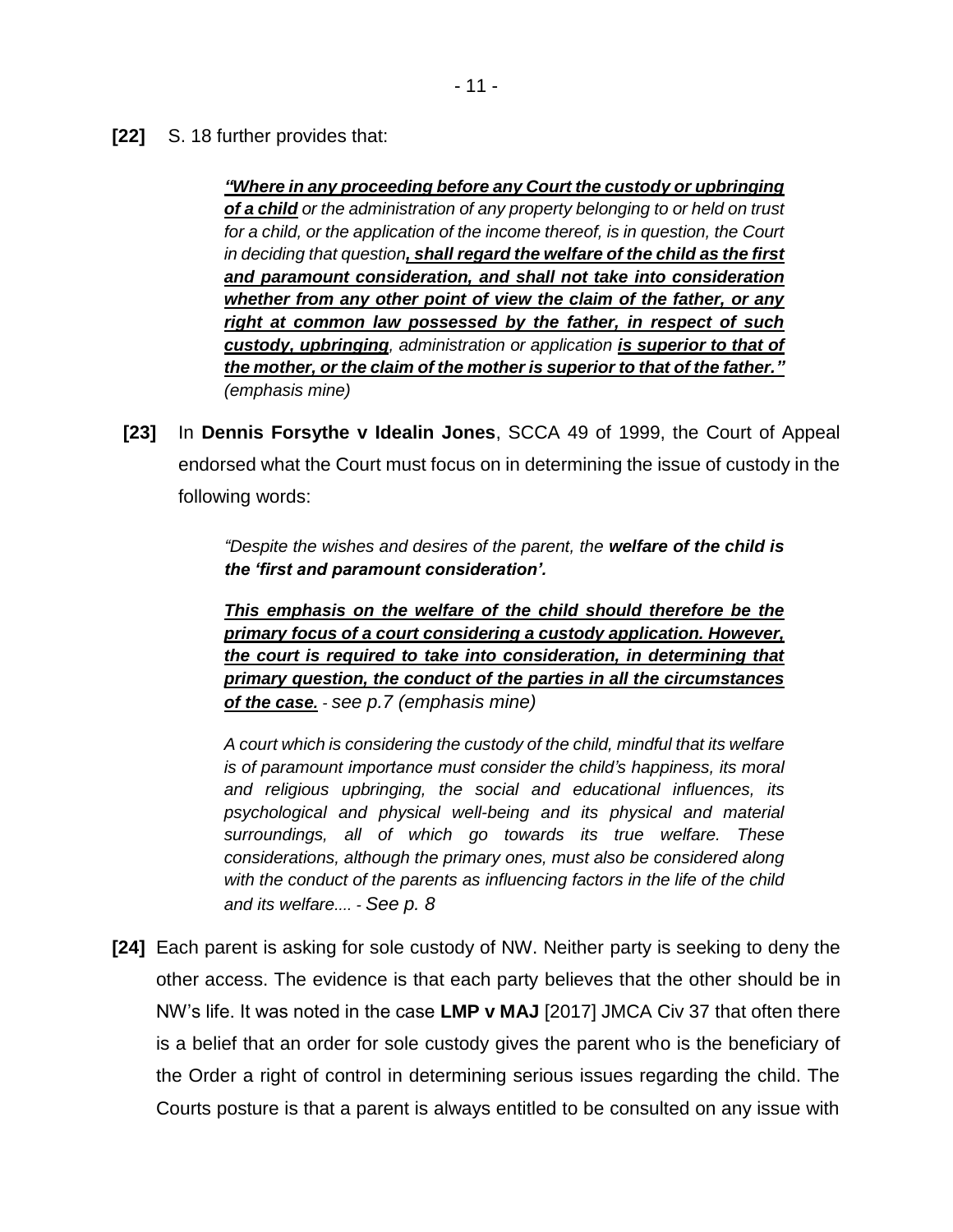regard to his or her child. If there is disagreement with the custodial parent, then the he has a right to come before the Court to have the issue resolved.

- **[25]** It is clear from the evidence that that the parties choose not to communicate with each other. Having observed both of them during trial I have found them to be both persons with strong personalities and whatever issues they have with each other has found its way in how they deal with raising NW. They seem to be unable to find a middle ground, even though I am of the view that they both want what is best for NW. It is my considered view that both parents may need to commit themselves to professional counselling to learn how to separate themselves from the hurt feelings and animosity they have for each other to be in a position to effectively co parent NW.
- **[26]** The evidence reveals that even since the imposition of the Order for access to the Claimant, that the parties have left the decision of when and how the access is to be effected to the child. I have found this is so not because of the fact the child is old enough to make the arrangements but because that parties do not want to deal with each other. This in my view is very telling because the Court in determining the issue of custody has to address the ability of the parties to communicate and interact to make important decisions in relation to NW. The Court recognizes that even in the best of relationships there will be differences of opinion but the parties must be able to communicate come to decisions in the best interest of child.
- **[27]** I find that both parents want to see NW be successful. I believe that having interviewed NW myself that the Claimant needs to focus on rebuilding the bonds that she once had with NW. I accept that the process has already begun. I find that the last five or so years has not been easy on NW. The relationship between his parents has affected him greatly and he seems to now be gaining some stability which hopefully will assist in overcoming his academic challenges.
- **[28]** In **LMP v MAJ** [2017] JMCA Civ 37, Brooks JA (as he then was) offered significant guidance regarding custody issues, starting at paragraph 42 he stated: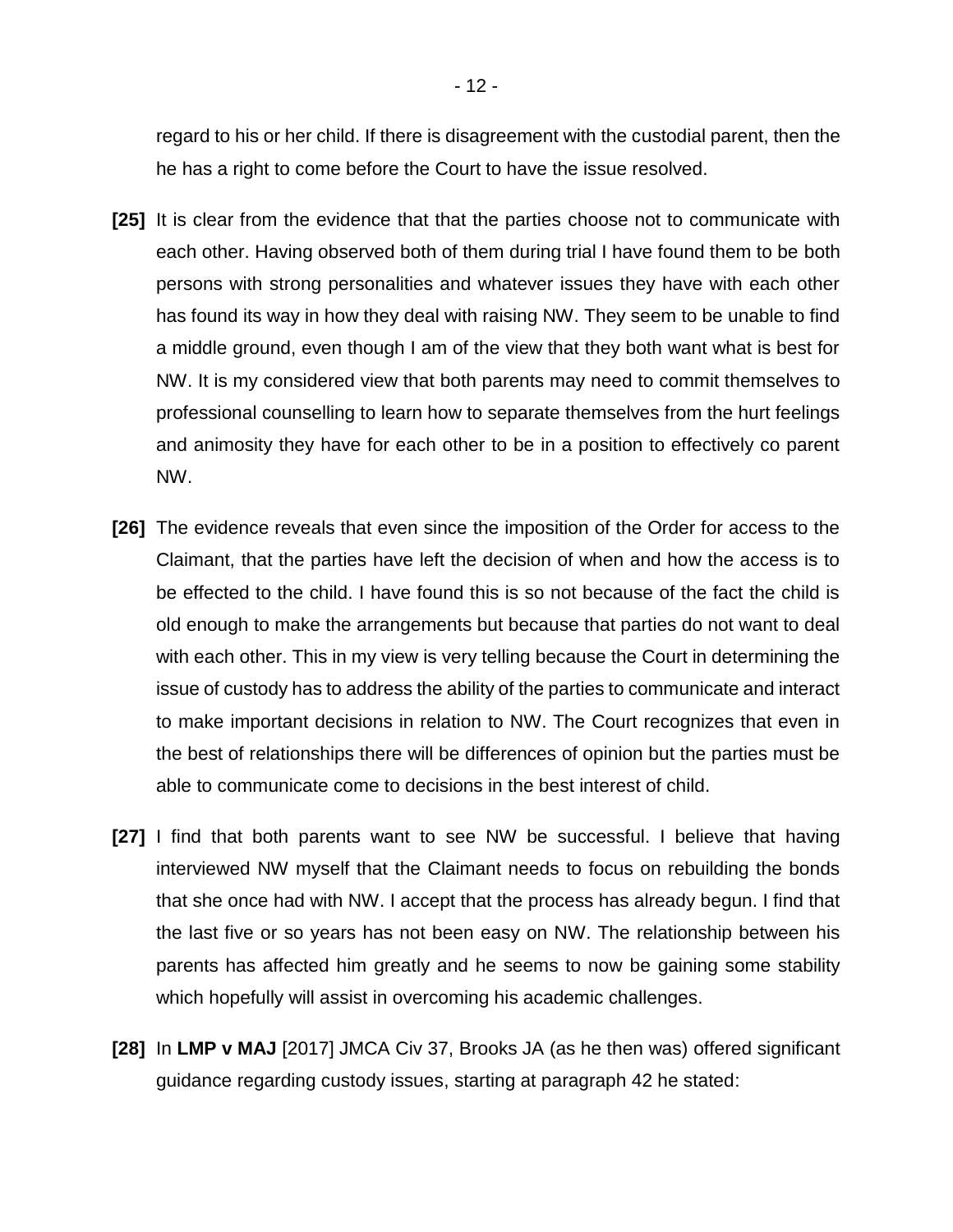*[42] What may be distilled from the cases cited by counsel for the parties, is that each case is to be considered on its own set of circumstances. This is what was said in George Kaplanis v Patricia Kaplanis (2005), 249 DLR (4th) 620, a decision of the Court of Appeal for the province of Ontario, delivered on 17 September 2003. In that case, Weiler JA, in delivering the judgment of the Court of Appeal, said at paragraph [9]:*

*"Family law cases are, by their nature, fact-based and discretionary. It is unnecessary to address this court's prior jurisprudence regarding the issue of joint custody to resolve the issue of custody in this appeal."*

*The principle that each case has to be assessed on its own facts, may reasonably be inferred from Caffell v Caffell, where Omerod LJ spoke to the circumstances of particular cases.*

*[43] Kaplanis v Kaplanis also provides some guidance in respect of the matter of optimism and orders of joint custody. Weiler JA gave that guidance at paragraph [11] of the judgment of the court: "The fact that one parent professes an inability to communicate with the other parent does not, in and of itself, mean that a joint custody order cannot be considered. On the other hand, hoping that communication between the parties will improve once the litigation is over does not provide a sufficient basis for the making of an order of joint custody. There must be some evidence before the court that, despite their differences, the parents are able to communicate effectively with one another. No matter how detailed the custody order that is made, gaps will inevitably occur, unexpected situations arise, and the changing developmental needs of a child must be addressed on an ongoing basis. When, as here, the child is so young that she can hardly communicate her developmental needs, communication is even more important." (Emphasis supplied)*

**[29]** Having reviewed the evidence herein and taken into account the report/recommendations of Dr Morgan I believe that stability must be achieved in the life of NW. That coupled with the legal principles in this area, I am of the considered view that joint custody should be granted to the parents, care and control to the Defendant (father) with reasonable access to the Claimant (mother), as well as residential access to the Claimant (mother) on every other weekend (commencing Friday at 5 pm to Sunday 5 pm) and half of all major school holidays. I have come to this view bearing in mind the evidence given by the parties, despite their less than desirable attitude towards each other I am not of the view that the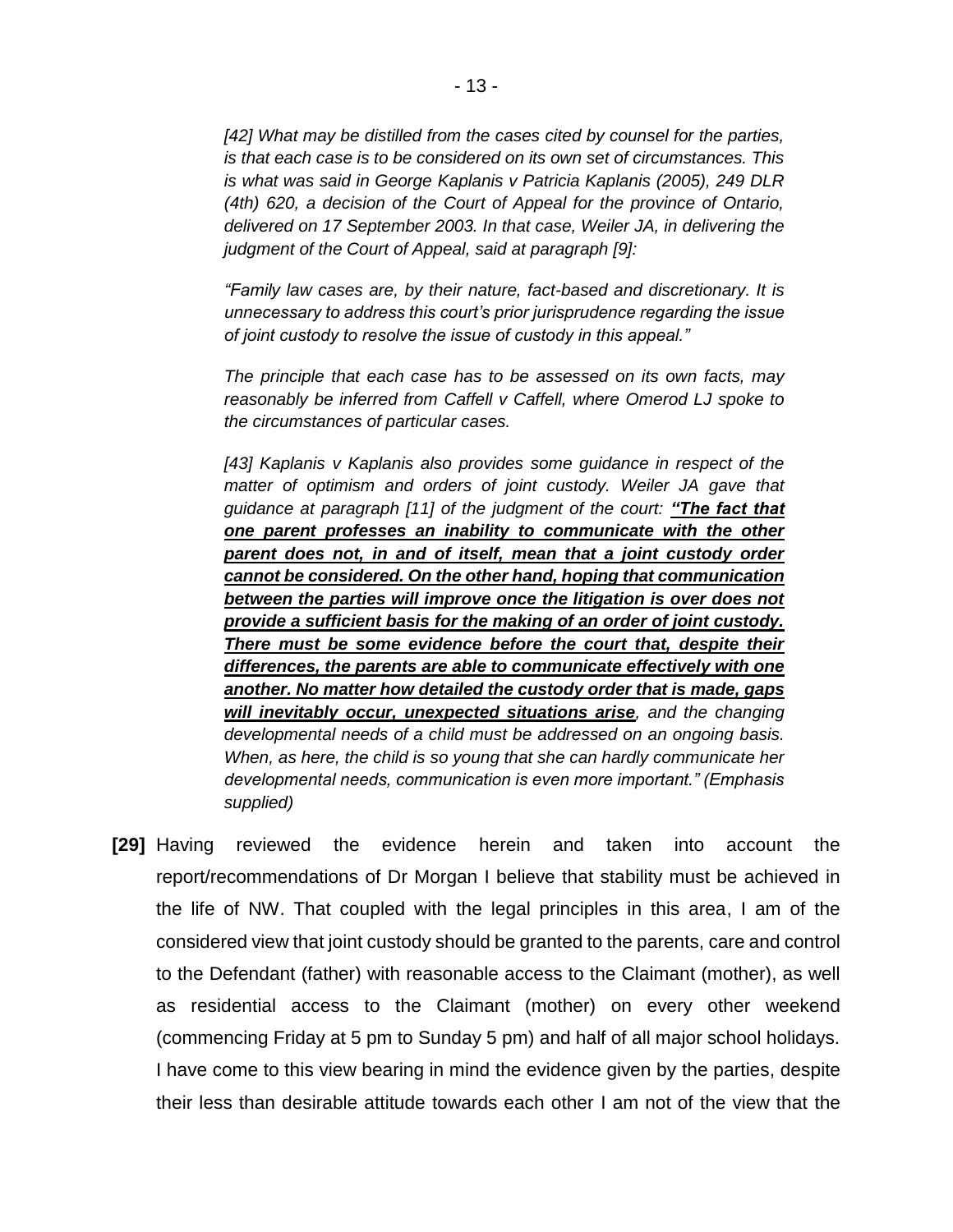evidence is such that they cannot communicate at all. I have considered NW's own wishes, the Orders of the Family Court and the psychological report. I find that NW is deeply loved by both parents; he is aware of this and he loves them also. I find that both parents have a vital role to play in his life and his development. They both have unique qualities that will influence and have a positive impact on the life of NW.

**[30]** I find that much of what has come out in the evidence has emerged from the fact that they are two separate personalities with two very different parenting styles. I do not find the Claimant to be an abusive parent, nor do I accept that she has been operating as a single parent. Given the nature of the relationship they shared prior to separation, it was simply an arrangement where the Defendant was the financial provider and this enabled the Claimant to spend more time focused on raising their son. As it is now, I am of the considered opinion that the Order for joint custody with care and control to the Defendant is in the best interest of NW.

# *Maintenance of NW*

# **Evidence, Law & Analysis:**

- **[31]** The evidence herein reveals the following:
	- (1) The Defendant has been the primary, if not sole financial provider for NW prior and post- separation;
	- (2) The Claimant is unemployed, (besides selling roti which she does from her home); and
	- (3) The Defendant has given unchallenged evidence that his income is \$850,000.00 monthly but his expenses exceed a \$1M monthly.
	- (4) Both parties have put before this Court estimates of monthly expenditure
- **[32]** S. 8 addresses the obligation of every parent, to the extent that they are able, to maintain their unmarried child who is a minor; or is in need of maintenance by reason of physical or mental infirmity or disability.
- **[33]** S. 9 provides as follow-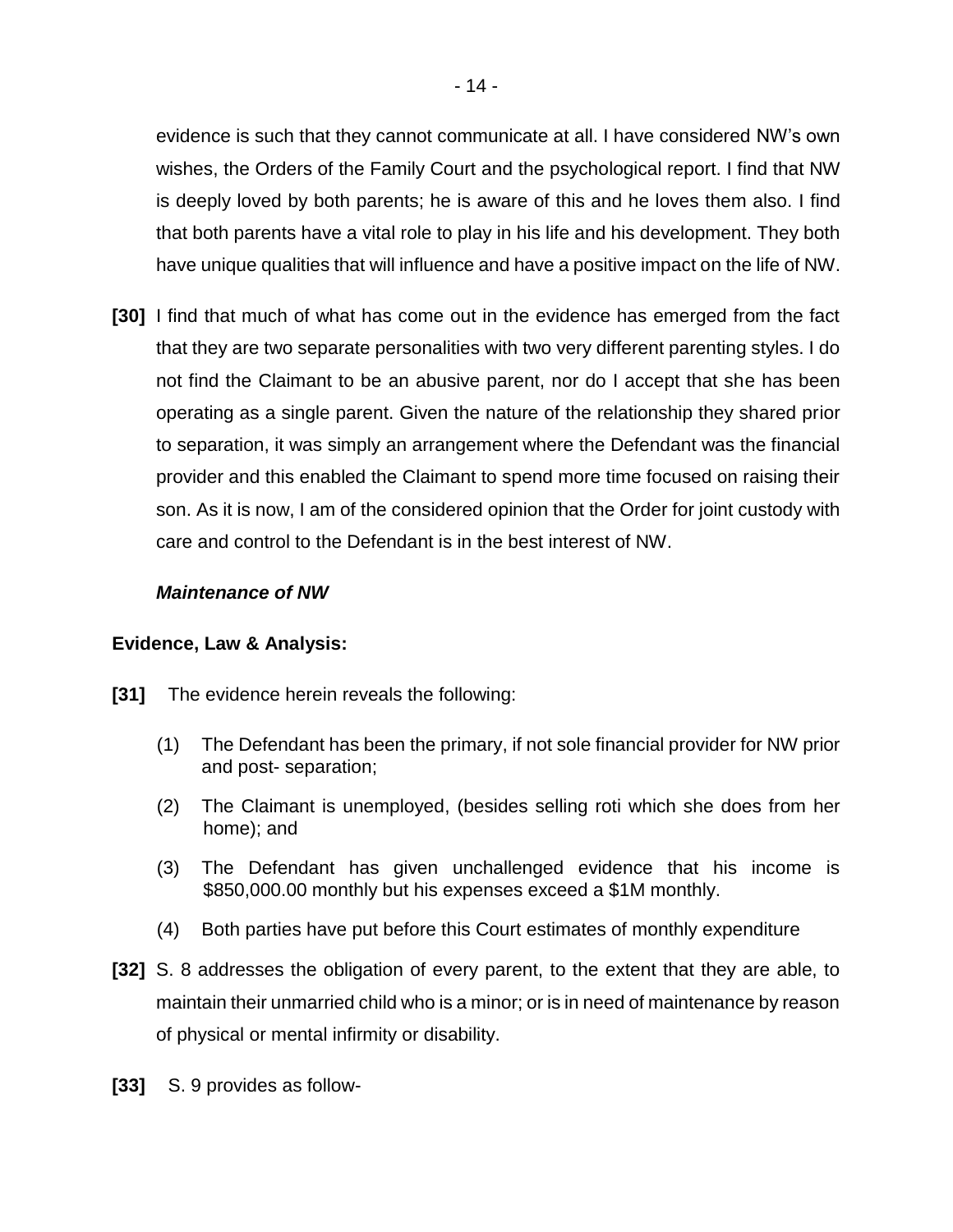*(1) A maintenance order for the support of a child-*

*Shall apportion the obligation according to the capacities of the parents to provide support; and*

*May make an award for the payment of a sum of money for expenses in respect of the child's prenatal care and birth.*

- *(2) In considering the circumstances of a dependant who is a child, the Court shall have regard to the following matters in addition to the circumstances specified in section 14(4)*
	- *a. That each parent has an obligation to provide support for the child;*
	- *b. The child's aptitude for, and reasonable prospects of, obtaining an education; and*
	- *c. The child's need for stable environment.*

*(3) The Court shall have regard to the matters set out in subsection (4) in considering whether any and what order should be made under this section for requiring any party to make any payment towards-*

*a. The payment of expenses in respect of the prenatal care and birth; or*

*b. The maintenance or education,*

*of a child who has been accepted by that party as a child of the family.*

*(4) The matters referred to in subsection (3) are-*

*a. The extent (if any) to which that party had, on or after such acceptance of the child, assumed responsibility for the child's maintenance; and*

*b. The liability of any person, other than the persons who cohabitated, to maintain the child.*

**[34]** It is clear from the law that both parents have a duty to maintain their child. They may not be able to pay equal amounts but they each should pay a sum commensurate with their ability. As previously noted, given the history of the nature of the parties' relationship, the Defendant was the primary financial provider.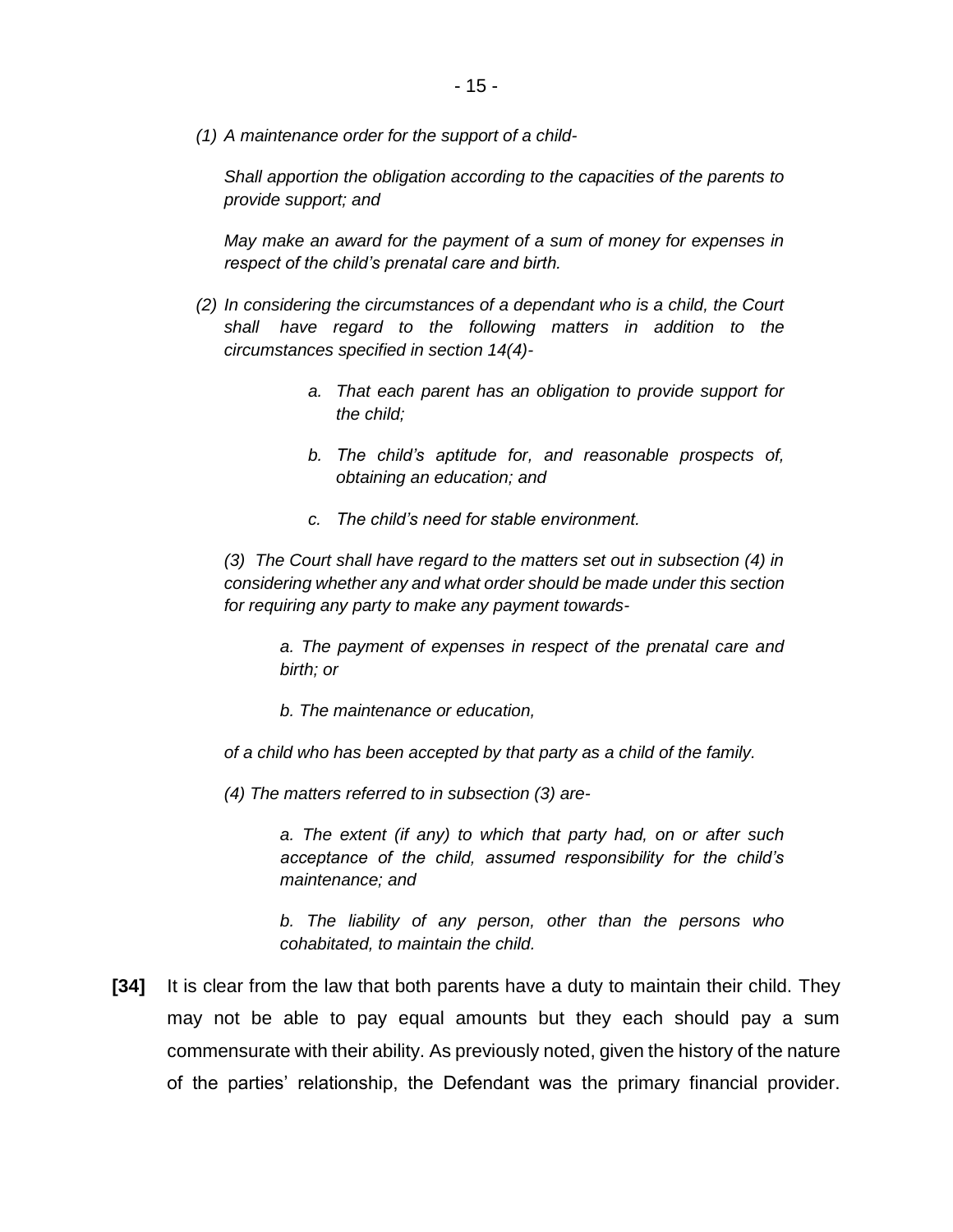however, the Court must assess the Claimant's to ability to assist in maintaining NW.

- **[35]** The evidence is clear that the Claimant is currently unemployed. I am however of the view that the Claimant has not seriously sought employment since the breakdown of the marriage and she seems to be of the view that the status quo should remain. When the Claimant was questioned as to her attempts to gain employment since the separation she was very vague in her responses. I am not convinced that she has or is making genuine efforts to find work. I find that the Claimant is a qualified teacher, has experience and training as a realtor and has experience as a claims investigator. I find that this shows the industry of the Claimant mother and her ability to flourish in different fields of work. I can only conclude that she is more than capable of earning to assist in maintaining her child.
- **[36]** She has worked part-time, I accept that based on the current situation and the Defendants earnings, which I believe were very conservatively stated, that the Claimant would not be able to equally contribute in this regard. I must note that the current climate of the pandemic would affect them both. I also take into account that the Defendant has another minor child to support. I take into account that NW has learning challenges which require him to be in a specialized schooling environment and have the assistance of tutors. Therefore, considering the of expenses attributed to NW by the Claimant. I am of the view that at this time the Claimant should pay \$40,000 monthly to the Defendant for the maintenance of NW which is to commence May 1, 2021. Additionally, the Defendant is bear all medical educational expenses for a period of two years from the date of this Order after which they are to be split equally between the parties.

# *Issue No. 3- Whether the Defendant is to pay to the Claimant spousal maintenance? Spouse Maintenance:*

# *Submissions:*

**[37]** The Claimant submitted that: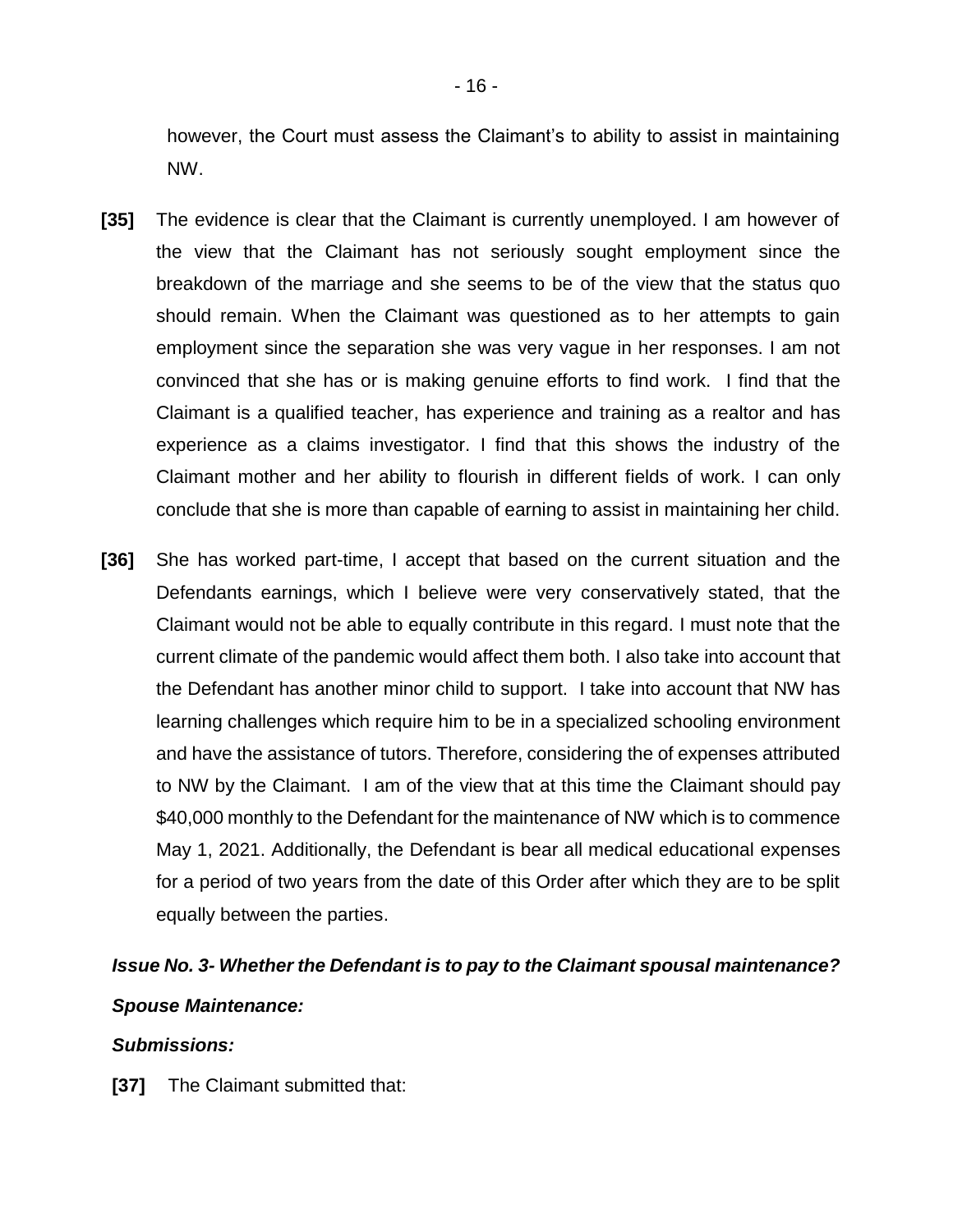- (1) The Claimant is still the Defendant's wife and the evidence is that it was the Defendant who dissuaded the Claimant from working once they adopted NW so that she would be able to provide undivided attention to their adopted son. Consequently, she became primarily a home-maker to attend to NW's needs. She was however previously employed as a Teacher, then a Statistician and has gone on to obtain her license as a Realtor. Despite the Defendant's refusal to permit her to operate evening and weekend classes at their former home, she has made and continues to make efforts towards financial independence and career progression;
- (2) She further asserts that she was the sole breadwinner up to a certain point in the relationship before the Defendant opened his own practice. She assisted the Defendant to pay off his student loan debt and also contributed to his law practice in various ways. While contributing her resources and time to the Defendant's practice, she took care of the household and NW'S primary caregiver. This allowed the Defendant the freedom to build his practice;
- (3) Conversely, the Defendant has done little to encourage and support the Claimant in her career development and income earning potential. The parties maintained joint accounts into which all of the Claimant's income and savings were contained. However, the Defendant by virtue of several transactions and withdrawals, has drained these joint accounts leaving her with nothing but a credit card. Further, without notice, consultation or warning, the Defendant has stopped paying the gardener and helper as well as the bills for the home and consequently the utilities were disconnected, forcing the Claimant to borrow money to pay these bills and buy food. Additionally, there is an outstanding sum of One Hundred and Forty-Six Thousand Dollars (\$146,000.00) for maintenance of the property which the Defendant has failed to contribute to and/ or pay.
- (4) Prior to the breakdown of the marriage, the parties lived very comfortable lives, taking vacations, enjoying road trips and going out to restaurants regularly.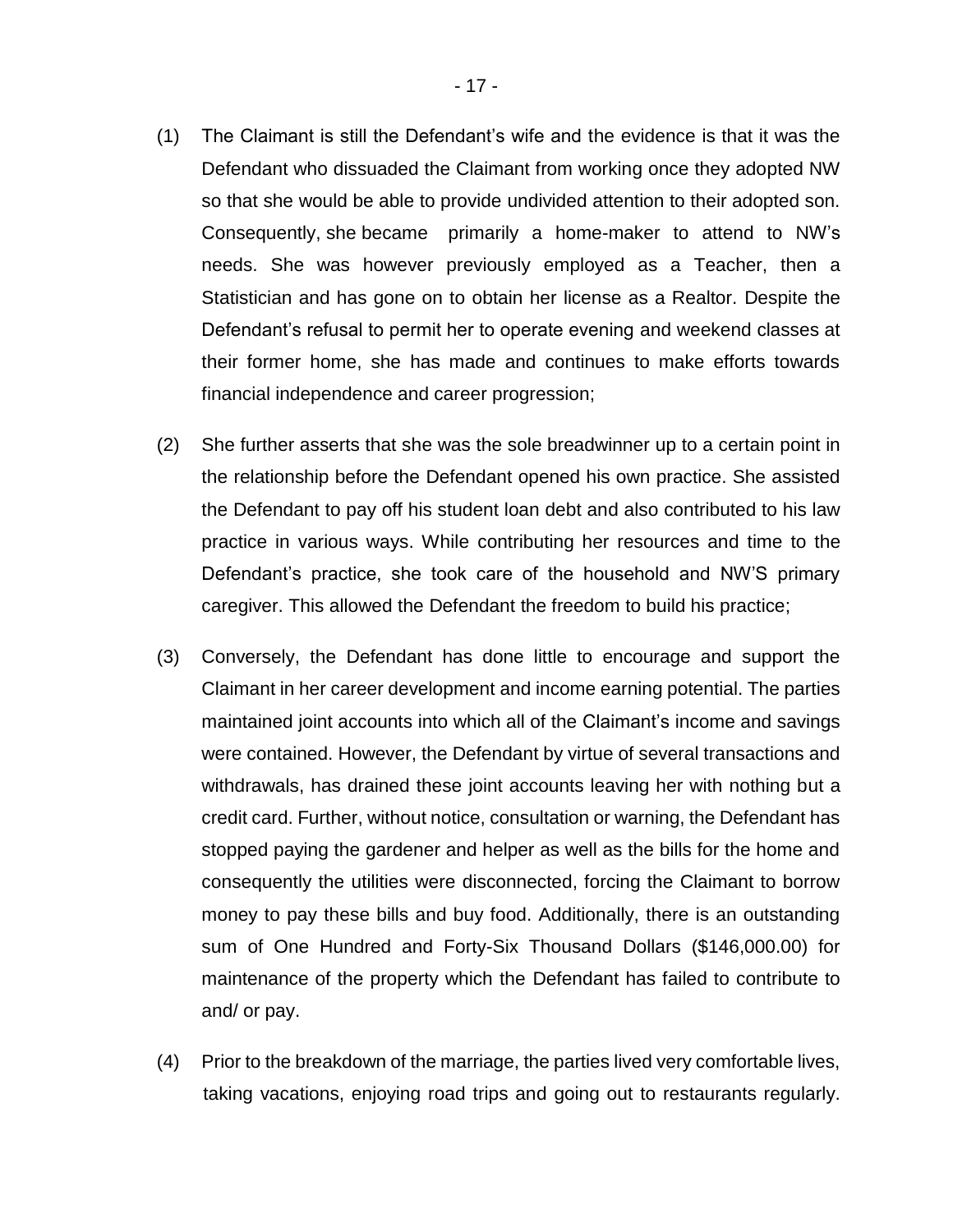The parties were able to afford luxury vehicles and were assisted in purchasing a BMW motor car by virtue of the Claimant's concessions;

- (5) The unilateral actions of the Defendant have caused a drastic diminution in the standard of living the Claimant has experienced. Without the support of the Defendant, the Claimant will find it extremely difficult to recover and re-enter and establish herself in her regular employment whilst continuing to care for NW;
- (6) Ss. 4-5 and 14 of the **MA** provide that spouses have a duty to maintain each other so far as each is able. The circumstances of this case are such that the Claimant has been and continues to be in a far worse position than when the parties met or while they cohabited. The Defendant on the other hand has benefitted greatly from the constant encouragement, financial contribution and support by the Claimant during the marriage and has now been raised in professional esteems and financial security so much so that the Defendant is more than capable of supporting his wife finically;
- (7) The Defendant has a thriving law practice and now has a new family complete with a younger sibling for NW;
- (8) Conversely, the Claimant has now been financially and emotionally reduced and the Claimant will indeed require support in order to get back on her feet and move on with her life. The Court is asked to find that this is a case in which the Claimant can and should benefit from the provision of spousal support and be granted an order for wife's maintenance in the sum of Three Hundred and Seventy Thousand, Four Hundred Dollars (\$370,400.00);
- (9) This has been a long marriage spanning some twenty-two (22) years during which time the parties built a life and created a family together. Though regrettable, when the decision to end a commitment of this nature, duration and sacrifice is made, the law should provide that the parties part on the best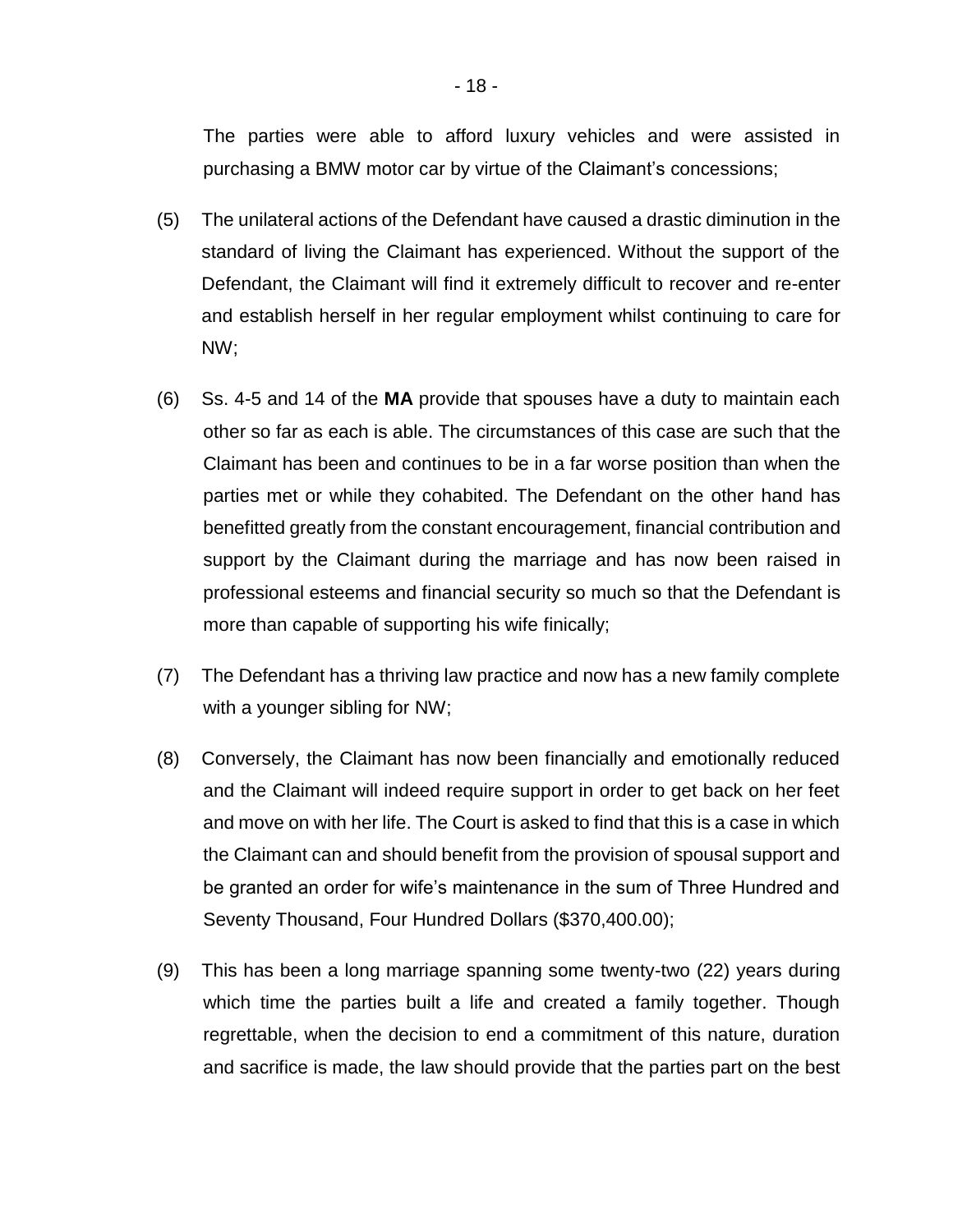terms as possible and in the best interest of the children in particular. The Orders sought herein aim to do just that; and

- (10) The current status quo between the parties is inequitable and is doing more harm than good to all concerned. The Court's intervention is required to restore equity between the parties. It is just and equitable and in the best interest of the relevant child for the Orders sought herein to be granted.
- **[38]** The defendant submitted that:
	- (1) The Order regarding the matrimonial home is to be taken into account when deciding whether the Court ought to grant spousal maintenance to the Claimant;
	- (2) An Order for maintenance is not solely based on the means of the other party but must account for the expenses of the paying party and should be limited to enable the other party to reasonably meet their needs;
	- (3) The Claimant's failure to meet her reasonable needs is not by reason of inability, but rather unwillingness and as such the defendant should not be made to carry such an exorbitant burden. The truth is the Claimant is simply unwilling to work or to seek employment by utilizing her varying qualifications. She can a make a contribution to her own maintenance but instead wishes the Court to direct the Defendant to maintain her at an amount she is capable of earning on her own;
	- (4) The Claimant is resourceful and has asserted that she assisted the Defendant in myriad ways. She has failed to provide evidence of any such assistance and the Defendant has vehemently denied these assertions; it is prayed that the Defendant's evidence be preferred in these proceedings;
	- (5) The Court is asked to disregard the Claimant's assertions that the Defendant is the sole cause of her financial position when considering the Order for spousal maintenance;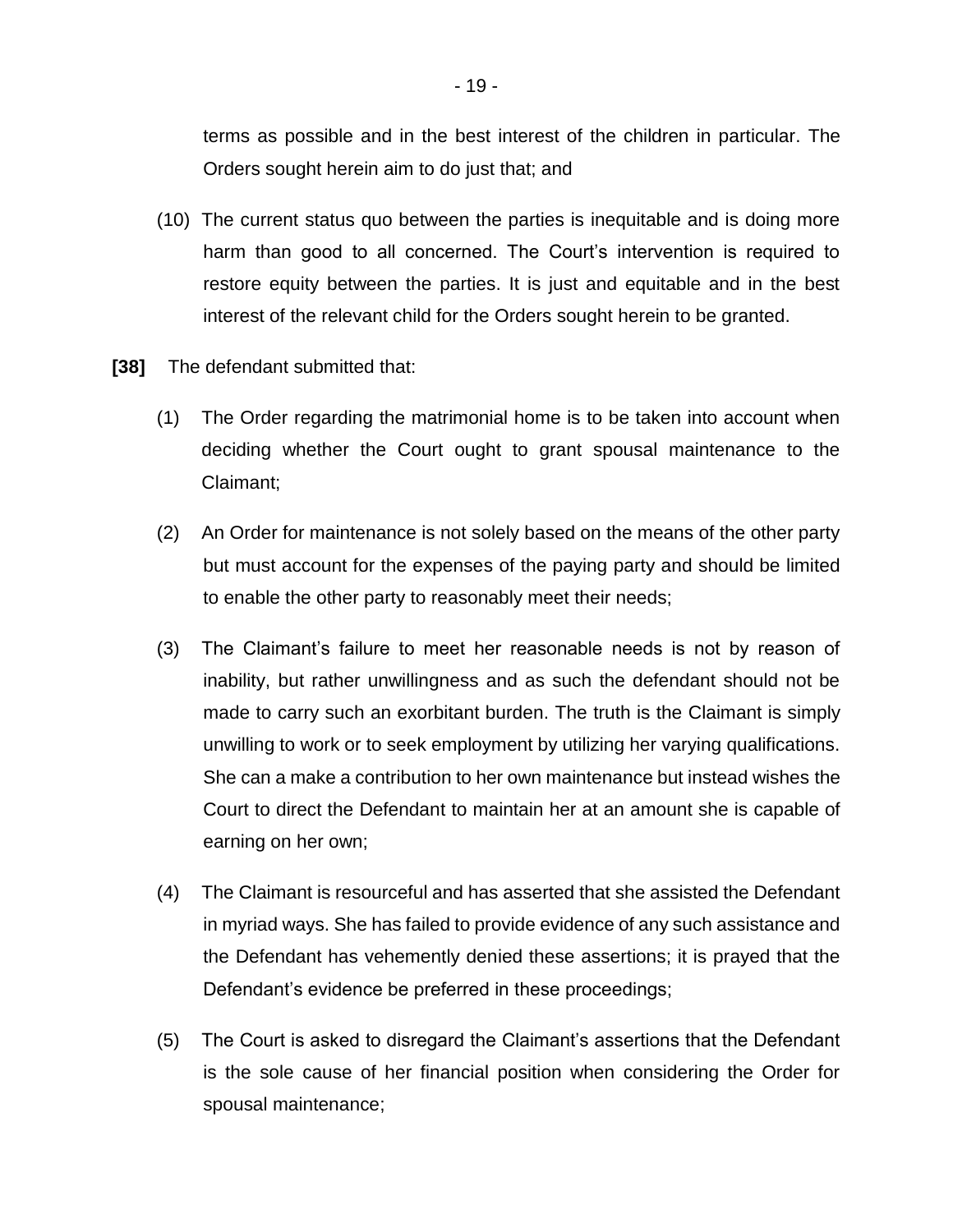- (6) The Court is asked to take judicial notice of the pandemic and the impact that it has had on the income of some professionals, namely attorneys who are sole practitioner. It is only reasonable that the income previously earned by the Defendant has been significantly reduced with no realistic timeline that such will be rectified. Considering this reduced earning capacity of the Defendant, the likely award the Claimant faces from the division of their matrimonial home, the Defendant's financial responsibility to NW and his child from another union and the Claimant's ability to earn, it is only fair and equitable that the Court deny the claim for spousal maintenance; and
- (7) Given that there are already restraining Orders made against both parties in the Family Court under the Domestic Violence Act, to request a restraining Order in these proceedings amounts to an abuse of process. In any event the Court may make an Order for the sale of the respective property which will render the Claimant's injunction redundant as her interest is in keeping the Defendant out of the family home. If there is no longer any family home, then the whole basis of the Claimant's application for an injunction fails.

# *Summary of Evidence:*

**[39]** The Claimant has expressed that it was the Defendant who encouraged her to stay at home and take care of the family. This the Defendant denies. She also said that financially she contributed to his practice in the early years as well as she carried the financial burden of their union then. This he also denied. He did however agree that he received some clients from her and her contribution to the home remains unchallenged. It is equally clear that she taking on the full time responsibility of their son enabled him to have more time to build his practice. He did give evidence that now that he has NW, he does not spend late nights working as before.

# **Law & Analysis:**

**[40]** S. 4 of the **MA** stipulates that: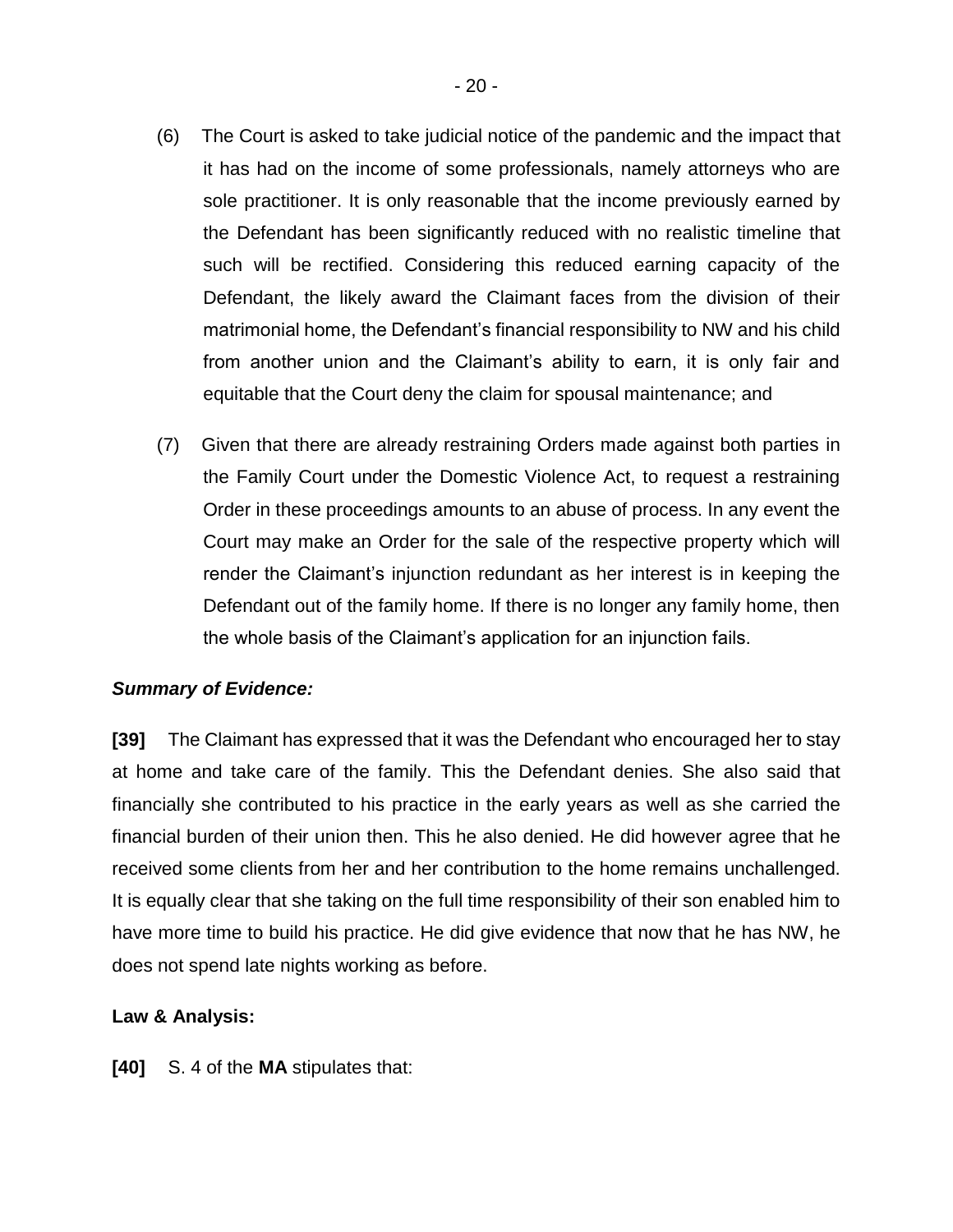*"Each spouse has an obligation, so far as he or she is capable, to maintain the other spouse to the extent that such maintenance is necessary to meet the reasonable needs of the other spouse, where the other spouse cannot practicably meet the whole or any part of those needs having regard to –*

*The circumstances specified din section 14 (4); and*

*Any other circumstances which, in the opinion of the Court, the justice of the case requires to be taken into account."*

- **[41]** S. 5 (1) provides that a maintenance order for the support of a spouse shall
	- *a. Contain such provisions as will ensure that the economic burden of child support is shared equitably;*
	- *b. Make such provision as the Court considers fair with a view to assisting the spouse to become able to contribute to that spouse's own support.*
- **[42]** Subs. 2 provides that:

*"in determining the amount and duration of support to be given to a spouse under a maintenance order, the Court shall have regard to the following matters in addition to the matters specified in s. 14(4)-*

- *a) The length of time of the marriage or cohabitation;*
- *b) The spouse's contribution to the relationship and the economic consequences of the relationship for the spouse;*
- *c) The effect of the responsibilities assumed during the marriage or cohabitation on the spouse's earning capacity;*
- *d) The spouse's needs, having regard to the accustomed standard of living during the marriage or cohabitation;*
- *e) Whether the spouse has undertaken the care of a child of eighteen years of age or over who is unable by reason of illness, disability or other cause, to care for himself;*
- *f) Any housekeeping, child care or other domestic service performed by the spouse for the family, as if the spouse were devoting the time spent in performing that service in remunerative employment and were contributing the earnings to the family's support;*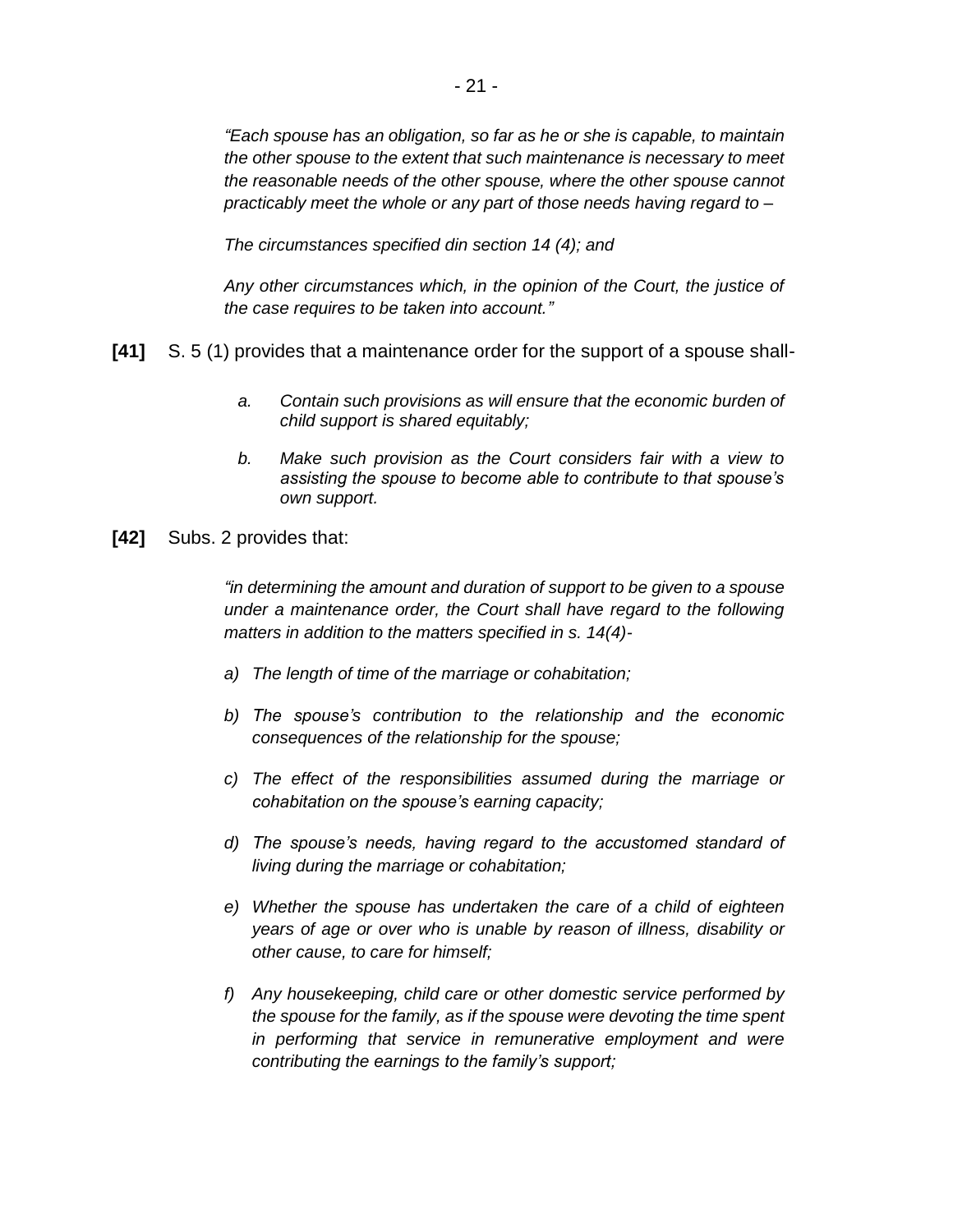- *g) The effect of the spouse's child care responsibilities on the spouse's earnings and career development;*
- *h) The terms of any order made or proposed to be made under the Property (Rights of Spouses) Act in relation to the property of the parties;*
- i) *The eligibility of either spouse for a pension, allowance or benefit under any rule, enactment, superannuation fund or scheme, and the rate of that pension, allowance or benefit."*
- **[43]** S. 14 (4) provides that
	- *a) In determining the amount and duration of support, the Court shall consider all the circumstances of the parties including the matters specified in sections 5 (2). 9 (2) or 10 (2), as the case may require, and-*
	- *b) The respondent's and the dependant's assets and means;*
	- *c) The assets and means that the dependant and the respondent are likely to have in the future;*
	- *d) The dependant's capacity to contribute to the dependant's own support;*
	- *e) The capacity of the respondent to provide support;*
	- *f) The mental and physical health and age of the dependant and the respondent and the capacity of each of them for appropriate gainful employment;*
	- *g) The measures available for the dependant to become able to provide for the dependant's own support and the length of time and cost involved to enable the dependant to take those measures;*
	- *h) Any legal obligation of the respondent or the dependant to provide support for another person;*
	- *i) The desirability of the dependant or respondent staying at home to care for the child;*
	- *j) Any contribution made by the dependant to the realization of the respondent's career potential;*
	- *k) Any other legal right of the dependant to support other than out of public funds;*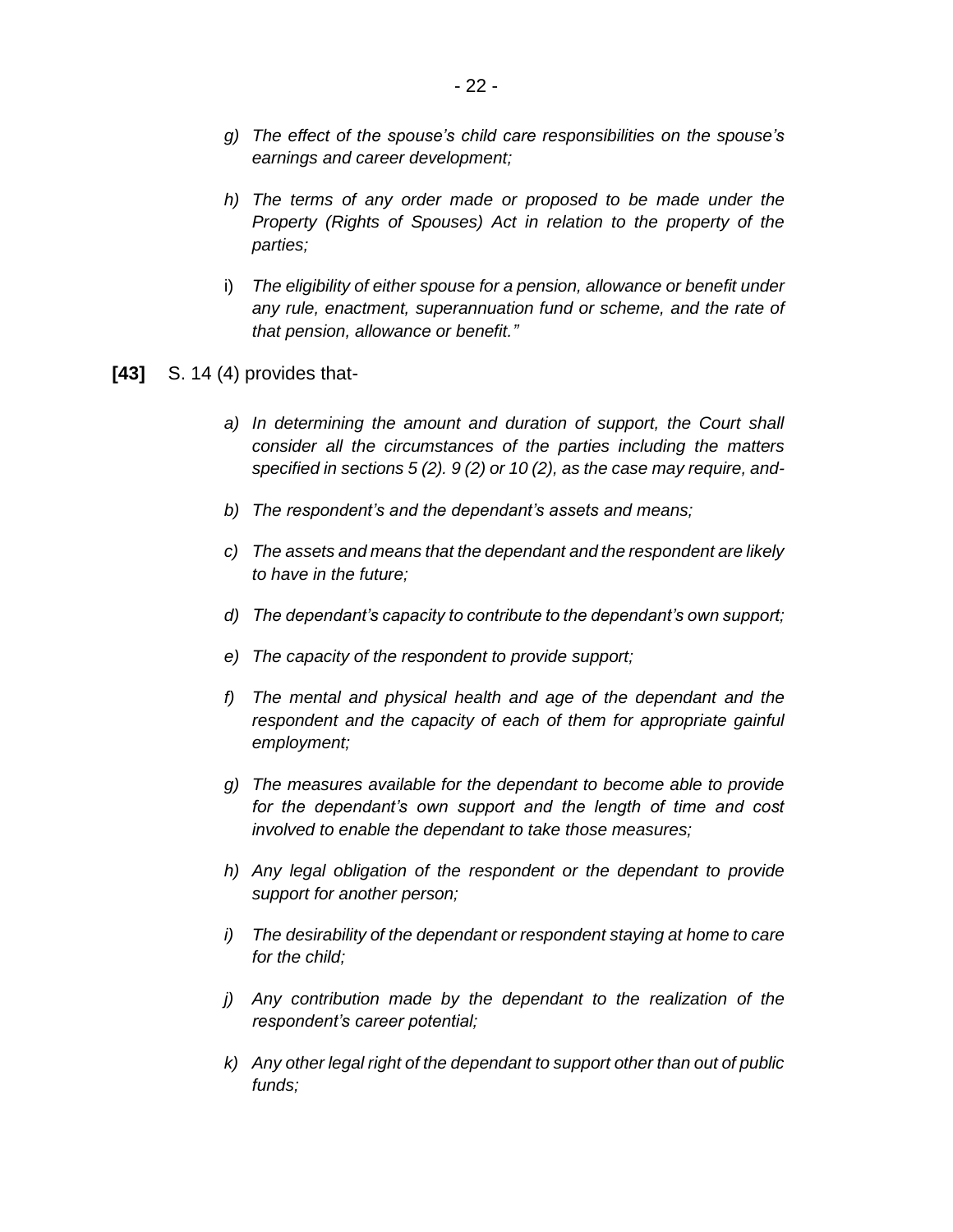- *l) The extent to which the payment of maintenance to the dependant would increase the dependant's earning capacity by enabling the dependant to undertake a course of education or training or to establish himself or herself in a business or otherwise to obtain adequate income;*
- *m) The quality of the relationship between the dependant and respondent;*
- *n) Any fact or circumstance which, in the opinion of the Court, the justice of the case requires to be taken into account.*
- **[44]** The parties have been married for over twenty (20) years; this was by no means a marriage of short duration. The Claimant has no doubt also become accustomed to a certain kind of lifestyle. The end of their union will no doubt contain much adjustment for her. I am however mindful that although she is not currently working, she is employable and there is no evidence that she is suffering from any illness or infirmity. It would also appear that she is still within the working age group. I have also noted that she has also not sat idly by during the marriage, as she has acquired further skills and qualifications in varying areas.
- **[45]** It is important to note that spousal maintenance is not perpetual and the Defendant does have a new family. I do find however that, however indirectly, she has contributed significantly to the Defendant's professional and personal advancement. In these circumstances and considering the factors listed above, I am of the view that given the nature of the parties relations, a clean break is what is best. I am mindful that ss. 15 allows for a lump sum payments and I am of the view that this is the best approach.

**[46]** In **Antoinett Nancy West Lehmann v Peter Lehmann** [2017] JMSC Civ 186, Shelly-Williams J posited that

> *"[42] The age of the Claimant was never divulged but she appears to be a much younger person than the Defendant. There was no evidence given as to why she is not currently working. There was no evidence that she was suffering from any illness or infirmity. No evidence was solicited as to her monthly bills and why she is in need of maintenance.*

> *[43] Despite the lack of evidence, the Defendant had maintained the Claimant during the course of the marriage and the Claimant is currently*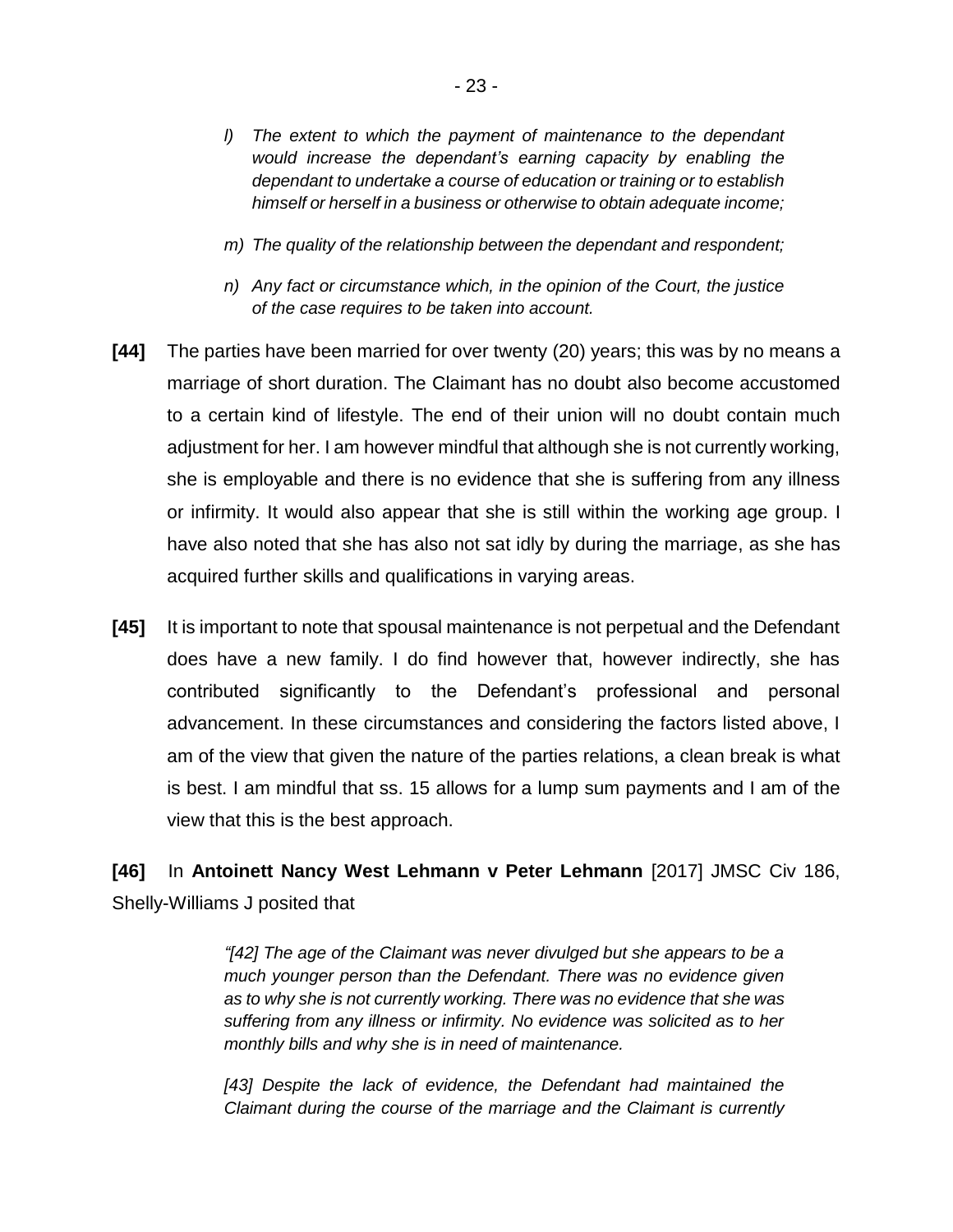*not working and has not worked for a number of years. In keeping with the principle of a clean break and taking all the issues into consideration I will award the sum of one million dollars to the Claimant as maintenance. The sum is to be divided into four tranches and paid over one-year period."*

- **[47]** I am in agreement with the position that Shelly-Williams, J adopted. I find it to be an equitable approach and I adopt same. The Claimant has provided a list of her expenses and requested the sum of \$370,400 per month for maintenance. The Defendant's evidence is that he earns approximately \$850,000.00 per month and has expenses of over million dollars. The Court has concluded he is asking the Court to conclude he cannot afford to pay spousal maintenance.
- **[48]** I find that there was no physical proof to support this estimation of income. I conclude that it is a conservative estimate and I accept that his income will fluctuate from month to month. There was no evidence placed before the Court as to how this excess expenditure over income is dealt with. The only evidence of any outstanding sums relate directly to the matrimonial home and the maintenance of same. I also note that the Defendant refers to his earnings as 850,000 dollars. On assessment it is unclear whether this is what the practice earns or what he pays himself. I also note that his expenses include the expenses of running the office. It seems to the Court based on the life style the parties once enjoyed and their joint decision that the Claimant should have remained home for a considerable period of time that spousal maintenance would assist in her adjusting to what is now the new normal. I find that that the Defendant has the means to pay a reasonable sum based on the circumstances
- **[49]** I hereby conclude that spousal maintenance should be paid and the Defendant has the means to pay same. I order a lump sum payment of two million dollars (\$2,000,000.00) to be paid to the Claimant as spousal maintenance. It is to be divided into four tranches and paid over a specified period.